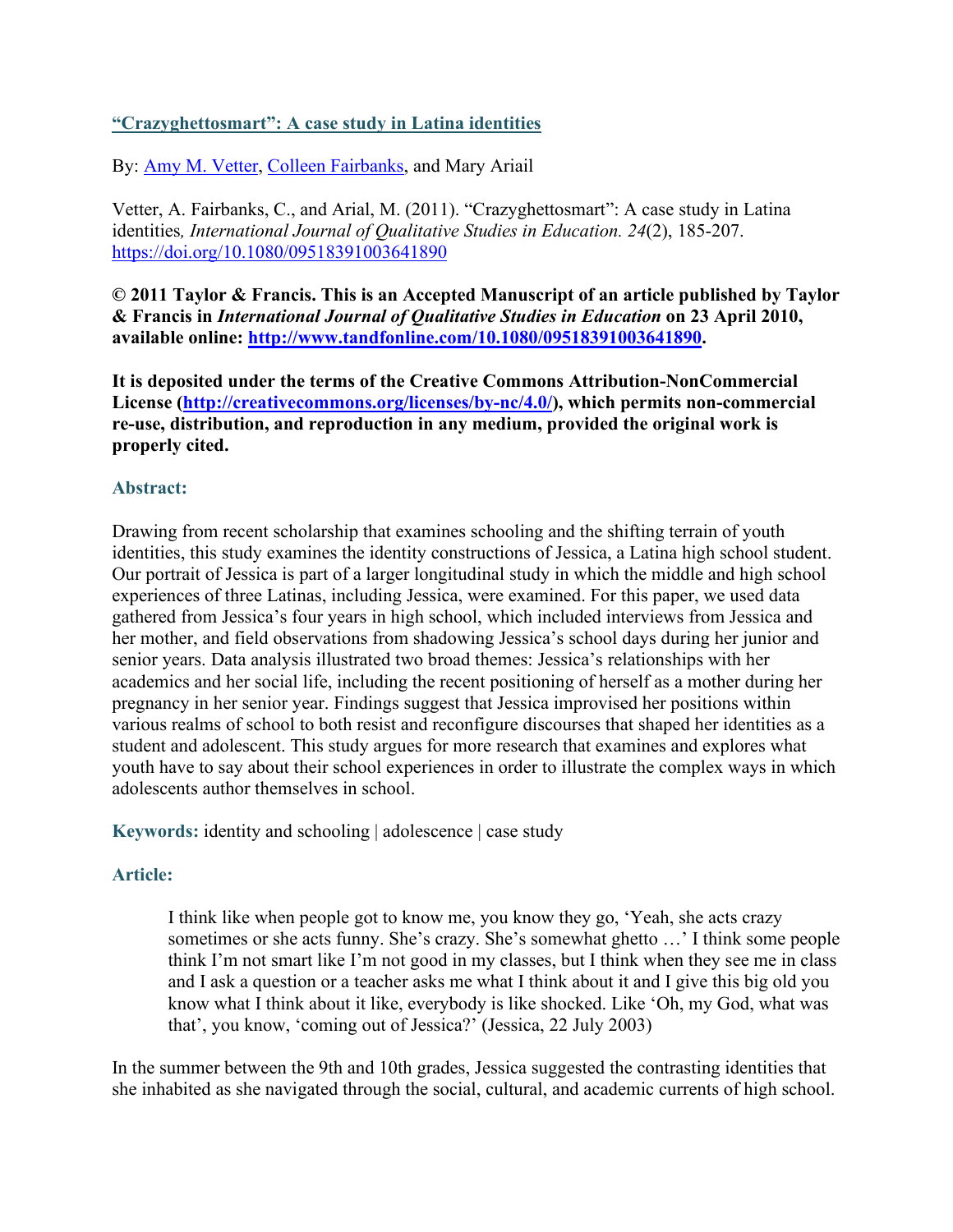Defining herself as somewhat 'crazy and ghetto' and smart, she suggested how these identities accepted and pushed against the positionings of her peers and teachers (as implied in 'everyone'), working to maintain both these affiliations. As part of a larger, longitudinal study in which three Latinas were interviewed and observed in middle and high school, Jessica's story was chosen to provide a detailed account of one Latina student's 'ability to decode and recode [her] identity within discursive formations and cultural practices' that she encountered in school (St. Pierre 2000, 504). Particularly, we are interested in how Jessica improvised positions within school settings to resist and reconfigure the powerful discourses that shape the student and youth identities that she might have performed. Jessica's story broadens the traditionally narrow views of adolescents, their identity constructions, and their possibilities for self‐authoring within schools.

## **Making 'Crazyghetto' smart: the creative navigations of youth identities in school**

Our work rests on recent scholarship that examines schooling and the shifting terrain of youth identities, by exploring how youth are subject to competing and conflicting discourses that have influenced their identities. For this study, we draw on three theoretical perspectives: youth identities, positioning theory, and schooling and the formation of identities.

## Redefining youth

Students in middle and high school have historically been identified as 'adolescents'. Early research by Hall (1904) described adolescence as a period of 'storm and stress' or hormonal mood swings (Finders 1998/1999, 255). Known as the father of adolescence, he argued that the emotional life of an adolescent vacillated between conflicting urges such as selfishness and idealistic altruism. Anna Freud and Erik Erikson further argued that confusion and conflict, caused by biological factors, were a normal state of being for adolescents (Finders 1997). In contrast, Coleman (1961) argued that the nonchalance of youth in regard to education was not solely related to biological factors and described an independent adolescent culture that focused on pop culture (i.e., music) rather than education. More research, however, suggests that youth educators need to consider the social, cultural, and economic contexts of youths' lives (Lesko 2001; Vadaboncoeur 2005). Vadaboncoeur (2005) argues that our notions of adolescence arise from the 'fictions' emanating from both academics and society that engender specific assumptions about youth that 'relegate them to … marginalized positions' by controlling their movements and their access to information (5).

Lesko's (1996) examination of the socio-historical construction of adolescence in England and the USA also problematizes traditional, commonsense notions about teenagers, especially those from marginalized populations. She argues that adolescents have been consistently portrayed as unstable, emotional, and irresponsible. She describes a gap between what is expected of adolescents and what is expected of adults, putting youth in an 'in between' transitional phase or 'border zone' in which they are expected to act less like children and more like adults (Lesko 1996). Such views situate youth in a position to be protected and controlled by adults and lead institutions, such as secondary schools, to embody beliefs that aim to control students' bodies and activities, suspending them in time as not‐adults and not‐children, and limiting their intellectual challenges or decision‐making. Schools' emphasis on cooperation and control has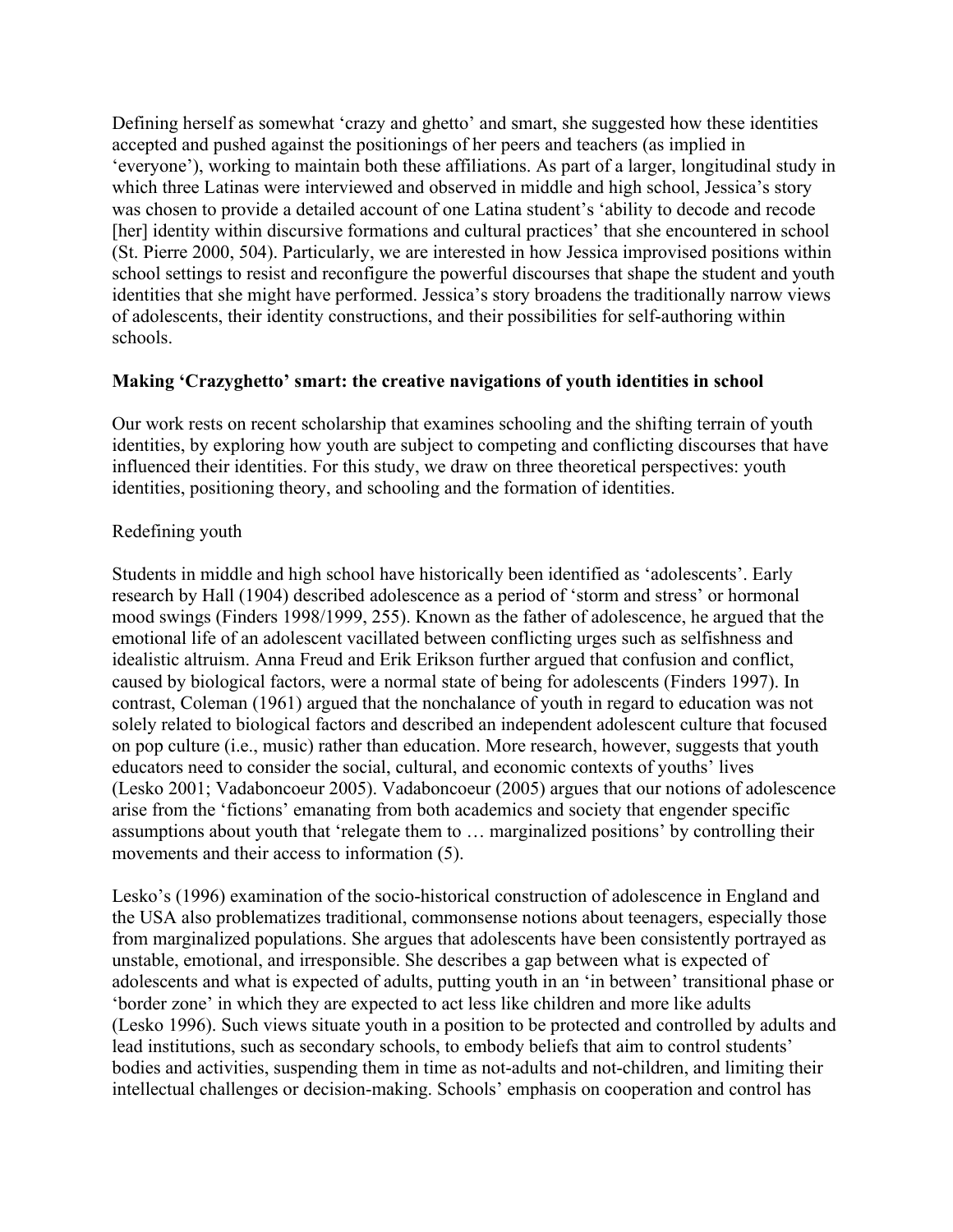also created school cultures that value 'docility and deference' and shy away from debate, dissent, and discussions of race, gender, and class (Finders 1997; Valenzuela 1999).

These scholars argue for a new conception of youth based on poststructural notions of subjectivities and positionality. Although we discuss positionality in relation to figured identities below, the reconception of adolescents and adolescence as identity markers requires, 'a lens of schooling ... that is process-focused and recognitive of the embodied, fluid, and situated nature of peoples' subjectivities' (Patel Stevens 2005, 277). Through such a lens, youth may be seen not as fulfilling some pre‐determined set of developmental stages but as individuals engaging dialogically with their social and cultural contexts. Furthermore, this understanding of youth underscores the importance of examining the multiple and contingent discourses that act upon students, especially insofar as race, class, and gender are concerned.

### Positioning, positionality, and figured identities

To explore how one Latina high school student engaged her school contexts, we draw primarily on the work of Holland and her colleagues (1998) for our understanding of contextually bound notions of identities. This work, drawing from Bakhtin, Vygotsky, and Bourdieu, offers a fluid sense of dialogism, identity formation, and a greater potential for agency. The work of poststructuralists also adds strength to Holland et al.'s understanding of positioning and the production of identities. We define positionality as the places or perspectives from which individuals shape their actions, including individuals' perspectives on broad social categories such as race, class, ethnicity, gender, and sexuality. As Davies and Harre (1990) explain, individuals assume positions through a, 'discursive process whereby selves are located in conversations as observably and subjectively coherent participants in jointly produced storylines' (89). Individuals have access to multiple positions, some of which may be imposed on them. Some of the positions that individuals take up are made available through generic conceptions, called up by specific story lines, such as teacher or student. In the course of social interactions, individuals assume what Holland et al. (1998) call 'figured' identities, that is, identities that individuals construe from prior experience and in relation to the discourses available to them. These figured identities position individuals in socially recognizable and conventional ways (e.g., student).

Identities arise from the particular local contexts that constitute individuals' lives and are shaped not only by such particularity but also by the broader social and cultural discourses that structure the meanings we derive from our worlds. Although these discourses exert powerful influence over how persons enact their identities, poststructuralism provides an explanation of how they may also be resisted or contested (as Jessica does in the opening quotation). Butler (1990/2004) argued that performativity, the effect of social discourses and cultural practices in producing persons, reveals the constructed nature of identity categories such as gender by virtue of the difference between one's actions and the discursive formations they perform. Such categories can be parodied or rejected, suggesting other possibilities than those signifying practices permitted by dominant discourses. These possibilities constitute, as Ortner (1998) suggests, 'the little cracks and openings that constantly appear as a result of the complex and constantly changing dynamics of practice' (14). These cracks and openings allow positionings not typically recognized by social and cultural discourses (Bettie 2003). They provide an agentive space by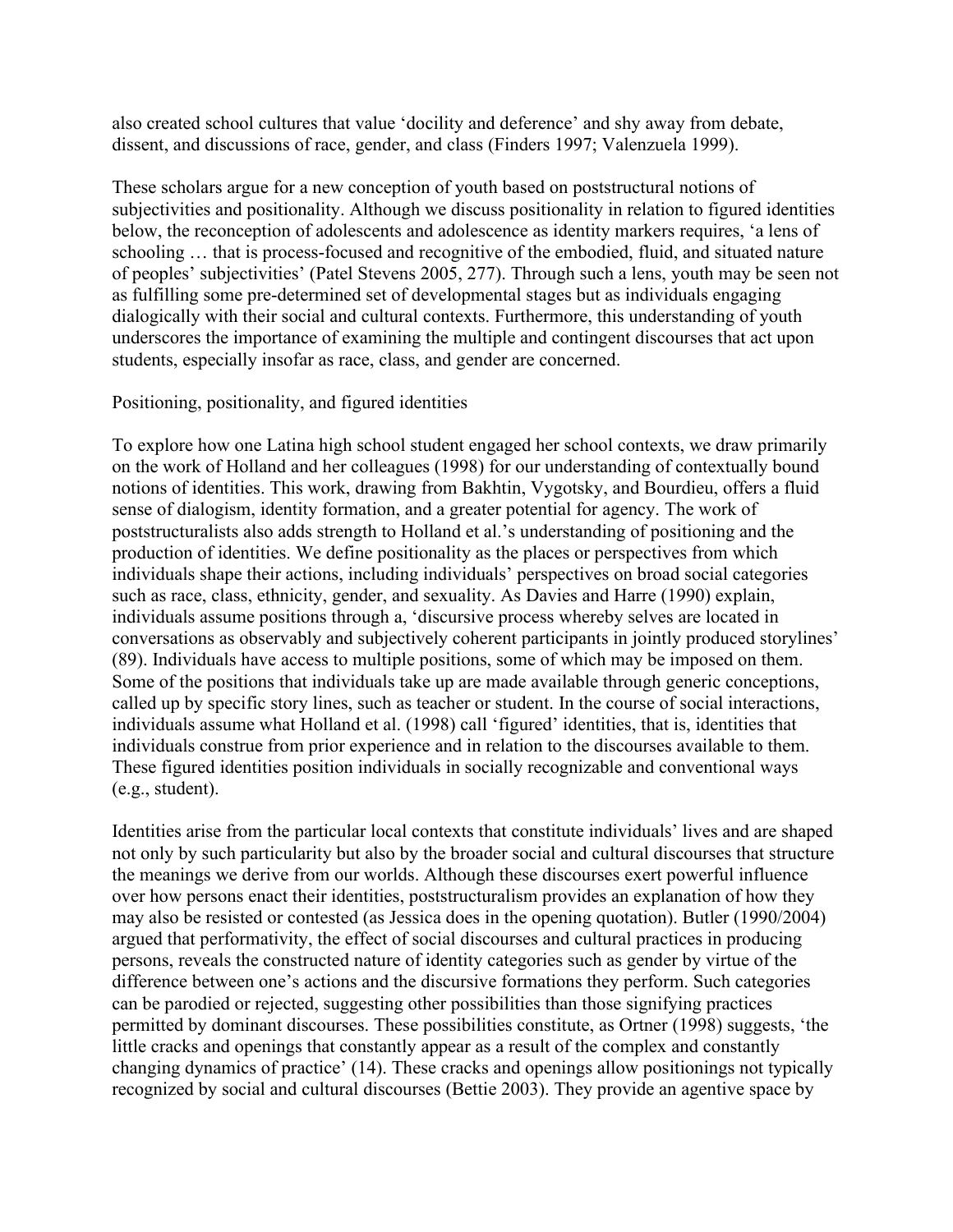which, in their ongoing interactions, that is, social and cultural interactions, people can act in ways that position them differently.

Despite the differences in poststructural and anthropological constructions of positioning and the production of identities, scholars in both fields maintain that identities (or subjects) are formed through repetition and learning. Butler (1990/2004) argues, for example, that gendered identity: 'requires a performance that is repeated. This repetition is at once a reenactment and reexperiencing of a set of meanings already socially established; and it is the mundane and ritualized form of their legitimation' (114). In this way, identities become 'natural'. Similarly, Holland et al. (1998) noted that individuals develop positional identities over time through social interaction, whereby they acquire 'a sense of their relative social position' (132). Their notion of positional identity, proposed from a sociocultural position: 'happens through day‐to‐day encounters and is built, again and again, by means of artifacts, or indices of positioning, that newcomers [to a figured world] gradually learn to identify and then possibly to identify themselves with – either positively or negatively, through either acceptance or rejection' (133). In both configurations, identities are embedded in the discourses and practices of daily life, are formed most often without awareness, and shape who we are in our social worlds.

These worlds are themselves a complex of settings, each with its own rules for behavior, its own practices, and its own values by which individuals' identities are performed. Holland et al. (1998) have construed these settings as figured worlds to describe the myriad intersecting forces that characterize social interactions in specific contexts, the activities that transpire within them, and their relationship with individuals' identity performances. According to Holland et al., figured worlds have four aspects related to interactions between self and world: (1) they are 'historical phenomena, to which we are recruited or into which we enter, which themselves develop through the works of their participants'; (2) they 'proceed and are socially instanced and located in times and places, not in the "everywhere" that seems to encompass cultural worlds as they are usually conceived'; (3) they are 'socially organized and reproduced'; they 'divide and relate participants (almost as roles), and they depend upon the interaction and the intersubjectivity for perpetuation'; and (4) they 'distribute "us", not only by relating actors to landscapes of action (as personae) and spreading our sense of self across many different fields of activity, but also by giving the landscape human voice and tone' (41).

# *Schooling, and the formation of figured youth identities*

'Human voice and tone' are imprinted everywhere with cultural reference; in institutional settings, how voices are valued too often rests on who is speaking with what discourses and for what purposes. School structures tend to ensure that white middle-class students occupy places of privilege, marginalizing working‐class and poor students, and students of color. The silencing of culturally responsive talk in schools has had its most deleterious effects on girls and students of color by limiting the availability of counter‐discourses that acknowledge and validate the knowledge, skills, and other tools these students possess. With respect to gender, teachers often encourage girls to take on positional identities that emphasize nurturing (i.e., mother or teacher), and although these positions may provide girls with increased power in some classroom relations, they also deny girls' access to other roles. Girls who do not fit into the position of a nurturer might be viewed as non-feminine or 'selfish' because they challenge the authority of the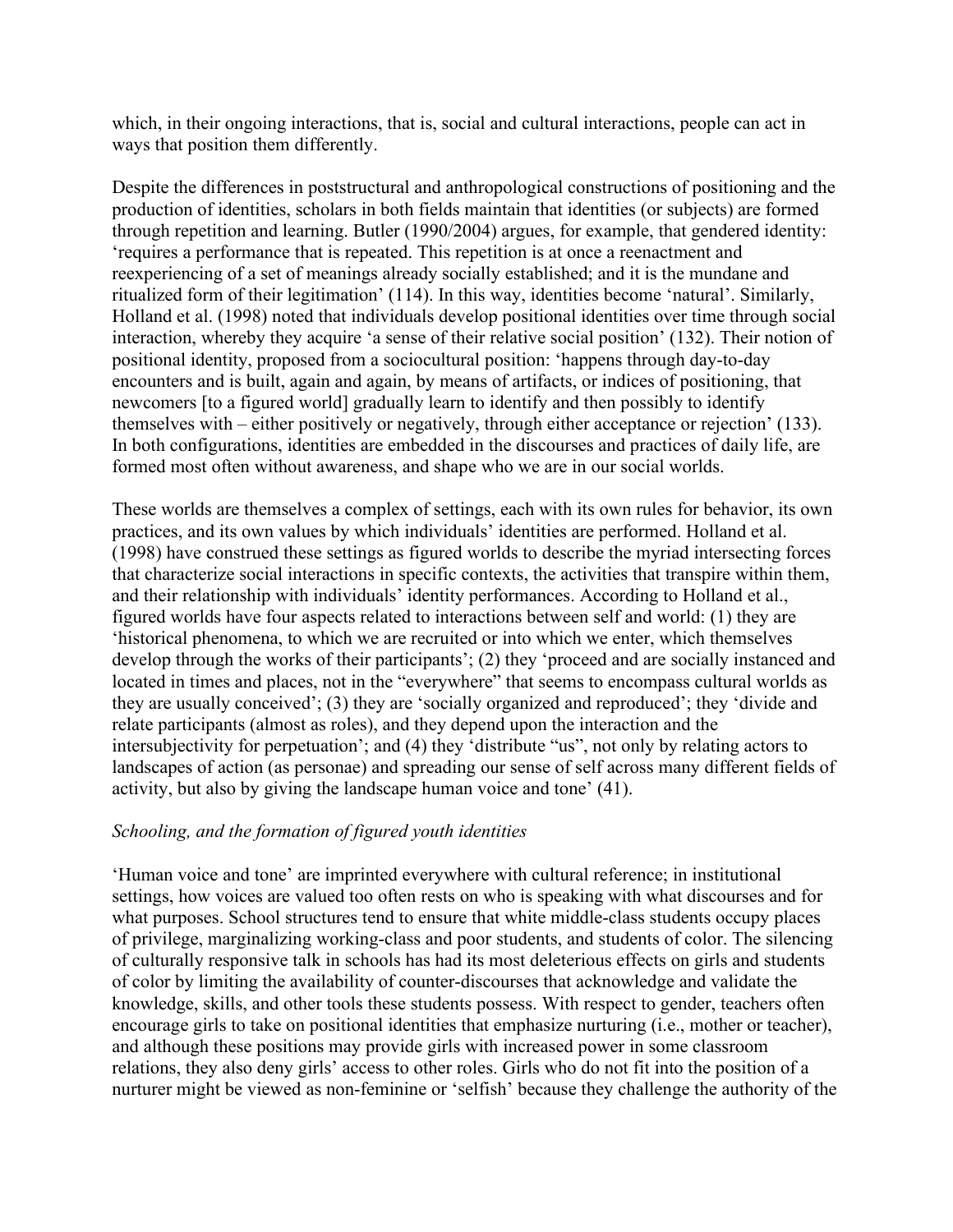teacher (Walkerdine 1990, 78). Social class and gender also interact, shaping girls' identities in material and historical ways by positioning girls, or allowing them to position themselves, within or apart from specific groups (e.g., social queens, smart cookies, good/bad girls) (Enciso 1998; Finders 1997). The role of school in the alienation of students on the basis of race and ethnicity, also known as 'subtractive schooling' (Valenzuela 1999), has eroded African‐American, Latino, and Asian students' belief in their abilities, provided substandard schooling, and undervalued their funds of knowledge because of its prevailing white, middle‐class norms of school (Oakes 1985; Valencia 1991). As a mechanism in the reproduction of social values, schools have tended to reinforce these positional identities rather than to provide students a means of exploring or resisting them.

Yet, students do resist these forces and find ways to create spaces that give rise to cultural and discursive hybridity as a form of resistance to domination, with or without the help of adults. Hybrid spaces are 'polycontextual, multivoiced, and multiscripted' (Gutierrez, Baquedano‐ López, and Tejeda 1999, 287) and offer opportunities for the students to construct 'third spaces' where normative discourses may be transformed. As Bhabha (1994) explains, discursive interactions are simultaneously indicative of speakers' voices and the discourses from which they emerge, creating an 'ambivalent', or third space, between them. Within the third space, the possibility to change or even usurp dominant discourses exists: 'even the same signs [used in dominant discourses] can be appropriated, translated, rehistoricized and read anew' (Bhabha 1994, 55). In this way, students may occupy in‐between spaces to contest or revise discourses aimed at controlling their bodies and minds. To do so, youth must find ways to position themselves to profit from the kinds of cultural capital that school can provide by resisting those forces that push them away from school. This is no easy task, and students have little power to change the dominant discourses of their schooling. As Solsken, Willett, and Wilson-Keenan (2000) note, students may rely on hybrid discourses to learn and to appropriate discourses for their own purposes, but these discourses may not alter the power relations that govern school. Yet, students do find ways to navigate the discourses of schooling, some with more success than others, limiting the impact on the positional identities they have learned in other contexts.

Students can do this through self‐authoring. Holland et al. (1998) describe a space of authoring as a place where people write themselves into the world in individual ways. In this space, one arranges, 'identifiable social discourses/practices that are one's resources (which Bakhtin glossed as "voices") in order to craft a response in a time and space defined by others' standpoints in activity' (272). Sola and Bennet (1991) found that the students wrote themselves in school by creating a voice that mixed school and home discourses and responded 'to the conditions they found themselves in' (53). Similarly, Blackburn (2003) found that self-authoring provided opportunities for students to write themselves and others in powerful ways.

Within the figured world of school, these theoretical concepts help explain how students become the students they become and their relationships with the various other social actors they encounter in their everyday lives at school. Specifically, this study followed Jessica, a Latina youth, who appeared to become increasingly proficient at negotiating 'in‐between' spaces for herself throughout her high school experiences, as a means of maintaining both her status as a good student and a schooled identity consistent with her sense of herself.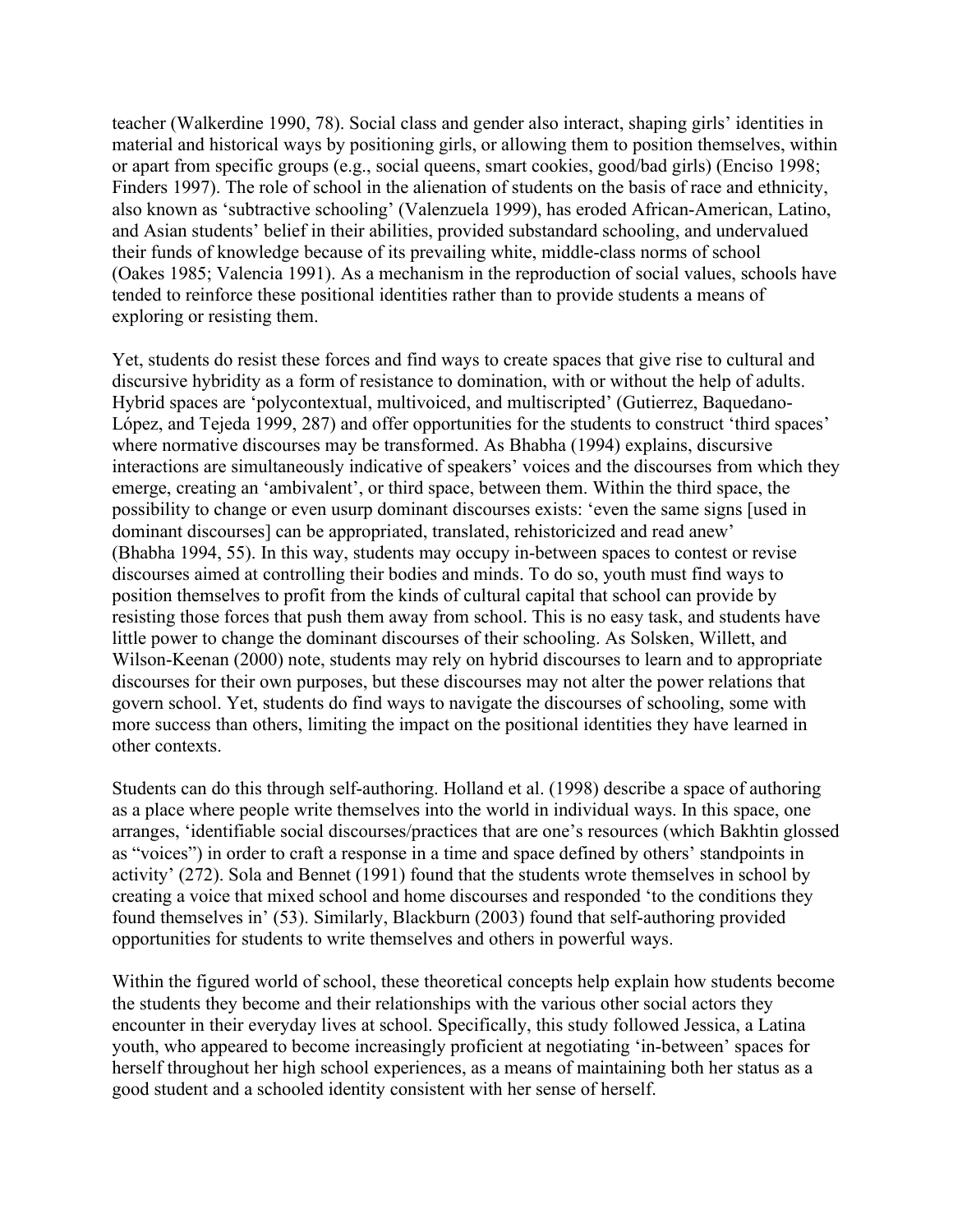### **Methods**

Data for this research come from a larger ethnographic study that followed the development of four girls through their three years of middle school. After middle school, the study continued with three of the girls into high school. For this paper, we focused on the high school experience of one participant, Jessica, to illustrate how she negotiated spaces for herself in response to the expectations of others, her school, and her sense of self. Specifically, we focus our analysis on how she both performed and resisted the normative constructions of both 'crazyghetto' and 'smart', finding in‐between spaces – Ortner's (1998) 'little cracks and openings' – for self‐ authoring and hybrid performances.

#### Jessica: a brief introduction

Jessica lived in a working‐class neighborhood of a large, southwest city and first attended Avery High School as a transfer student. At the beginning of her sophomore year, she was involved in a fight and her transfer was revoked. For the remainder of high school, she attended Taylor High School, an inner-city school that drew from surrounding working-class neighborhoods. Most of the students at Taylor were Latinos (81%), while the rest of the population was African-American (11%), White (8%), Asian (1%), and Native American (1%). Seventy-one percent of the population was economically disadvantaged, and 20% of the students spoke limited English. Her mother, Mrs Garza, was a single, working mother of three children. Her father, whom she visited frequently, lived in the same city. We focused on Jessica because she was reflective about herself and her experiences in school, and we were intrigued by how she accommodated and resisted positionings in order to write herself within the world of school.

#### *Data collection*

Data sources included extensive observations, field notes, and interviews with Jessica and her mother. Our field notes were based on observations that we collected by shadowing Jessica four times during her junior year and nine times during her senior year. When we shadowed Jessica, we met her at the front of the school before classes started and followed her throughout her school day. We attended all classes, hanging out in the hallway between classes and eating lunch on and off campus. While in the class, we sat behind or adjacent to Jessica in order to write detailed notes about her behaviors. Outside of the class, we engaged in conversations with Jessica and her friends and wrote notes about these out‐of‐class experiences later that day. During classes, her friends and classmates typically asked her why we were there and why we wrote down everything that she said and did. Over time, Jessica became more comfortable with her explanation by answering students with, 'One day there will be a book about me, and it will be used to make teachers better' (October 2005). Once her classmates realized that we were not there to judge their behavior or academic performance, they relaxed into what seemed like typical classroom behavior. Because we were interested in Jessica's experiences, we did not spend time with teachers or share information about Jessica with teachers or administrators. However, on our first day, we spoke with the principal and with each teacher to explain our research goals. We reassured teachers that our observations were based on Jessica's behaviors and not on their teaching methods, but we did take notes about Jessica's interactions with her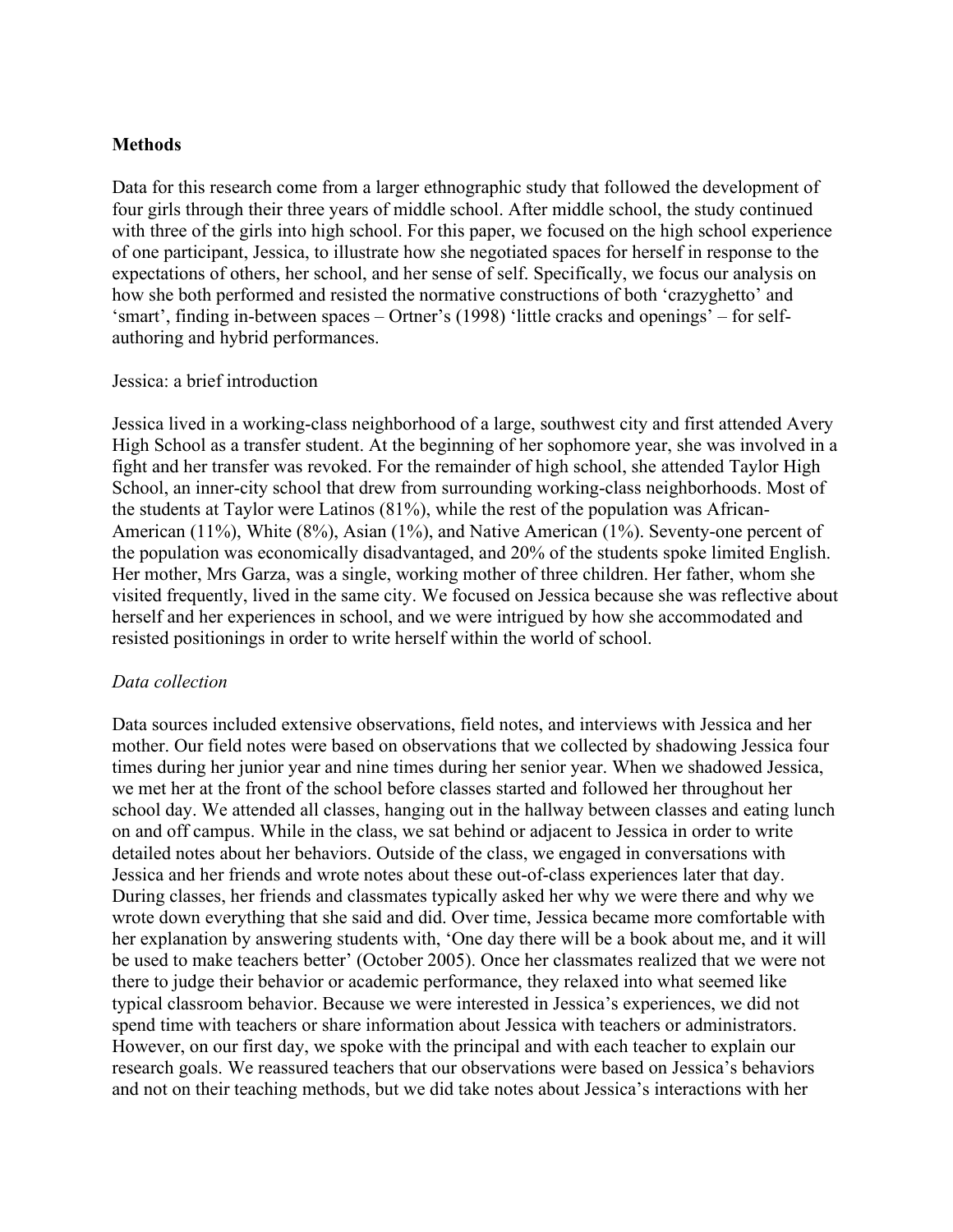teachers to better understand her positionings. All of the teachers welcomed us into the classroom and seemed to conduct class as usual. Three formal interviews, all transcribed, were conducted in each year of high school. These interviews typically occurred at Jessica's home and were video and audio-taped. During the interviews, we asked Jessica about a variety of information in order to gain insight about the relationship between her identity and her school experiences. Interviews with Jessica's mother were conducted once every high school year and typically occurred at her home. These interviews enabled us to gather another viewpoint of Jessica, which, as Anzaldua (1999) suggests, is imperative when trying to grasp the multiple identities of a person.

### *Data analysis*

Our data analysis aimed to create an interpretive case study focusing on Jessica's positional identities during high school. We examined the data for the specific ways in which Jessica positioned herself with respect to her school experiences as well as how others positioned her. During the initial stages of analysis, we chunked interview data and field observations by topic or event and independently coded how Jessica constructed figured identities (Holland et al. 1998) as a Latina high school student and how her mother and school experiences constructed her in similar or different ways. Later, we organized data to illustrate the multiple ways in which she authored herself within school. We used a triangulation of methods (field notes, interviews, and informal conversations) and sources (Jessica, Mrs Garza, teachers, friends/classmates) to highlight positionings that had similar patterns across the data and to acknowledge instances when data were contradictory. We focused on Jessica's shifting identities to illustrate how she negotiated 'in‐between' spaces so that they worked in her favor in school. On the basis of these shifting positions, we worked on the following two broad themes to illustrate these 'in-between' spaces: Jessica's relationship with academics and Jessica's relationship with her social world. We returned to the data and created a chart that included two or three examples from each data source that best illustrated how Jessica negotiated her relationships with her academics and social worlds. We added to our analysis a section on Jessica's developing identities related to motherhood after learning of her pregnancy during her senior year. Although only collected early in her pregnancy, we examine excerpts of data from one interview and notes from field observations to explore how Jessica reshaped her sense of self to include the new identity of mother.

Our relationship with Jessica influenced our data collection and analysis. As researchers from the university, we were viewed as outsiders rather than as teachers or administrators. Because our focus was on Jessica's experiences in school, we rarely spent time talking to faculty and instead listened, watched, and explored Jessica's school experiences. While interviewing and shadowing Jessica, we discussed the purpose of the study and provided opportunities for her to ask us questions. By conducting interviews with Jessica at her home, we had occasions to meet her siblings, nephew, mother, and boyfriend. Although we came to the interviews with specific questions, Jessica also constructed these conversations by directing the interview in specific ways. For example, in February 2003, the interview centered on her recent break‐up with her boyfriend, Arturo. This topic was launched with the question of 'How's it been going?' and became a refrain that shaped our discussion of her school experiences during the rest of the interview.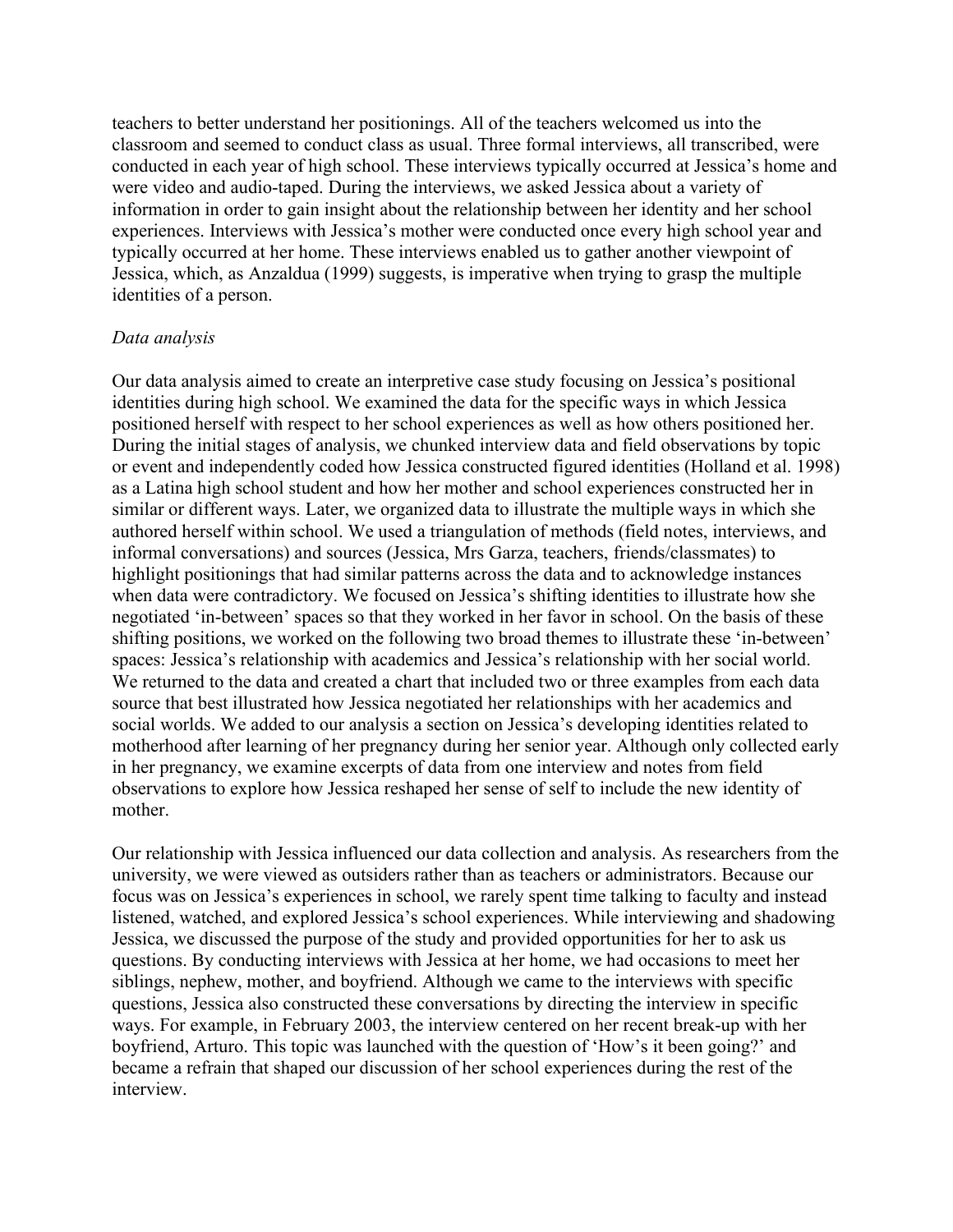Our analysis was also shaped by our white, female, middle/upper class backgrounds. We struggled with the complexities of representing the school experience of a working-class Latina from our particular lens. To examine these issues, we asked Jessica whether it was possible for people who are white and older to understand what life is like for her. She replied:

I don't think that race has anything to do with understanding somebody else's life. … our time is different, like the way that you all went to school and learned is different from the way I go to school and learn. But I think ya'll could both understand and I can understand you all's point of view of going to school. (16 February 2005)

Despite her suggestion that race does not matter, we recognize and acknowledge that race along with age, gender, and class played a part in our comprehension of her experiences. We worried about representing someone who was socially and culturally located in a different place than us. Although our purpose in this study was to better understand Jessica as a Latina youth in an urban high school, we did not want to perpetuate a homogenized view of all Latina youth. Despite this goal, issues of representation are still a point of tension because we cannot take our social, cultural, and economic status out of the interpretation or claim to have an objective account of Jessica's experience (Appleman 2003; Larson 2003; Weis and Fine 2000). Instead, we offer a 'partial view' of one Latina's experience in high school (Haraway 1988).

This partial view is supported by longitudinal research, the triangulation of sources and methods, and the inclusion of transcripts. First, in this longitudinal study, we interviewed Jessica for seven years and her mother for four years, shadowed her for two years, and observed her in language arts for one year. The length of the study allowed us to 'uncover pathways' followed by Jessica and to better understand the gradual ways in which her interactions across social worlds influenced how she authored herself in school (Sternglass 2003, 108). Second, we triangulated methods and sources by drawing on a variety of data, allowing us to make interpretations based on numerous perspectives. Finally, we include several excerpts of Jessica's comments from interviews and observations throughout the paper to 'show rather than tell' her perspective and school experiences (Appleman 2003, 83). We believe that by including transcripts of the interviews, Jessica's perspective was better represented in our interpretations. These transcripts also add to the little research that emphasizes what adolescents say about themselves and their schooled lives. Although the organization of data always imposes constraints, we focused on tensions within categories that pushed against the desire to represent Jessica in neat or tidy ways. Because of the sheer amount of data (approximately 500 pages of transcripts), we chose to include some data in a compressed form but tried to represent the breadth of her responses. Overall, we used these methods to broaden our understanding and analysis of how Jessica authored herself in multiple ways within the figured world of school.

### **'Crazyghettosmart': Jessica's shifting identities**

We identified the following two broad themes that characterized Jessica's shifting positions during high school: Jessica's relationship with academics and Jessica's relationship with her social world. Discussion of these themes is followed by an analysis of Jessica's navigation into motherhood during her senior year. Our findings indicate how Jessica authored herself within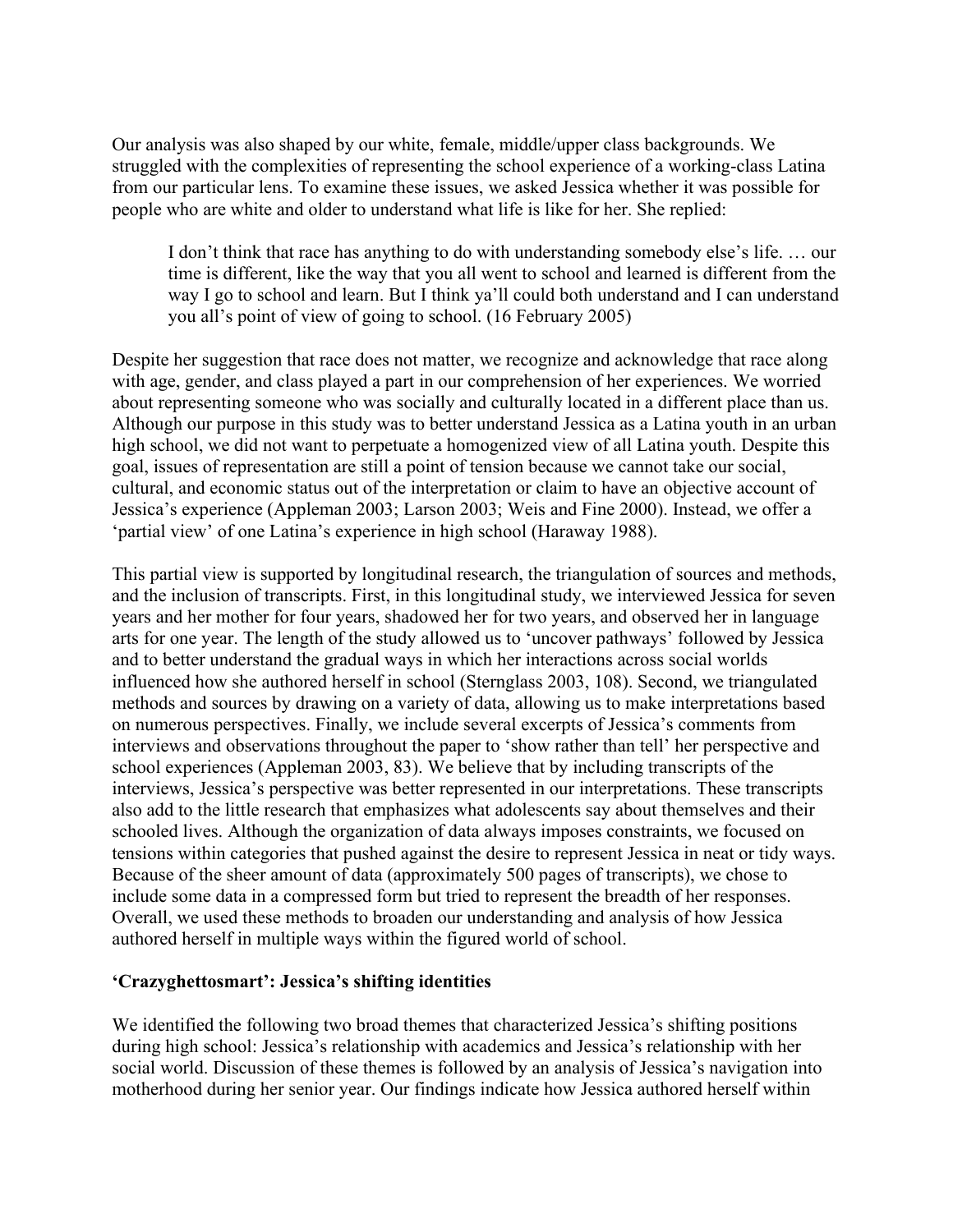various realms of school to both resist and restructure the discourses that shaped her identities. Specifically, we discuss how she continually refigured what it meant to be 'crazyghetto' and 'smart' in the local contexts of various classrooms. This process of authorship was illustrated in 'little openings and cracks' or moments of agency in which she declined to follow the practices of her peers and asserted herself into the academic life of the classroom.

#### 'I passed with flying colors – the whole rainbow': relationship with academics

Jessica's dilemma with academics was about maintaining and negotiating positions to gain status in both her academic and social worlds. Oftentimes, we observed Jessica take on both 'smart' and 'crazyghetto' positions. These positions did not always fit nicely together in the classroom, and they sometimes caused contentiousness as she authored herself within these local spaces. Holland et al. (1998) used the term 'space of authoring' to make sense of the 'continuing dialogic inner speech where active identities are ever forming' (169). We 'author' ourselves and the world around us, but because we are not a 'freewheeling agent', we position ourselves like bricoleurs who build 'with preexisting materials' (170). Thus, we draw upon the words of others, defining authorship by the 'interrelationship of differentiated vocal perspectives on the social world' (173). Although human agency is a large part of this 'art of improvisation' (271), Holland et al. argue that agency 'may be frail, especially among those with little power' (5). Below, we examined Jessica's various positions and acts of agency within her academic world to better understand how she authored herself within school and her classrooms.

There were many factors that shaped Jessica's relationship with academics. In this section, we focus on two, peer and race relationships, because we consistently saw how they shaped her relationship with the academic world. With respect to the intersection of peer relations and academics, Jessica's allegiance to her friends and her commitment to school entailed a constant balancing act, requiring that she negotiates these aspects of school life in creative ways. In a 10th‐grade interview, for example, Jessica admitted that she and her friends 'don't really talk about school stuff' (22 July 2003). Because academics were not an important part of her social life, it was not always beneficial for her to position herself as 'smart', and she frequently talked and joked around with friends in class rather than focusing on her assignments. When asked how she thought her teachers might describe her, Jessica responded, 'I bring life into a class. I bring laughter and all that good stuff'. By contrast, she also asserted, 'I ask, sometimes I ask good questions to where my teachers don't have an answer for me and like it tells me, you know, I can work with this, you know. I can, I'm smart or when I answer a question … a right statement. It makes me feel good'. For Jessica, these practices indicated that she was 'smart'. She acknowledged, however, that positioning herself as smart sometimes surprised her peers: 'Everybody is like shocked. Like, "Oh, my God, what was that", you know, "coming out of Jessica"'. Her drive to be successful in school was also seen in her actions. She passed all sections of the Texas Assessment of Knowledge and Skills (TAKS) test, took the Scholastic Assessment Test (SAT), and posted her Spanish test on the refrigerator after earning a 90%. Jessica believed that her teachers would describe her as 'crazy' or 'ghetto', recognizing that a 'crazyghetto' position might benefit her socially. However, she resisted this identity in some classes to position herself as 'smart' even in front of her friends.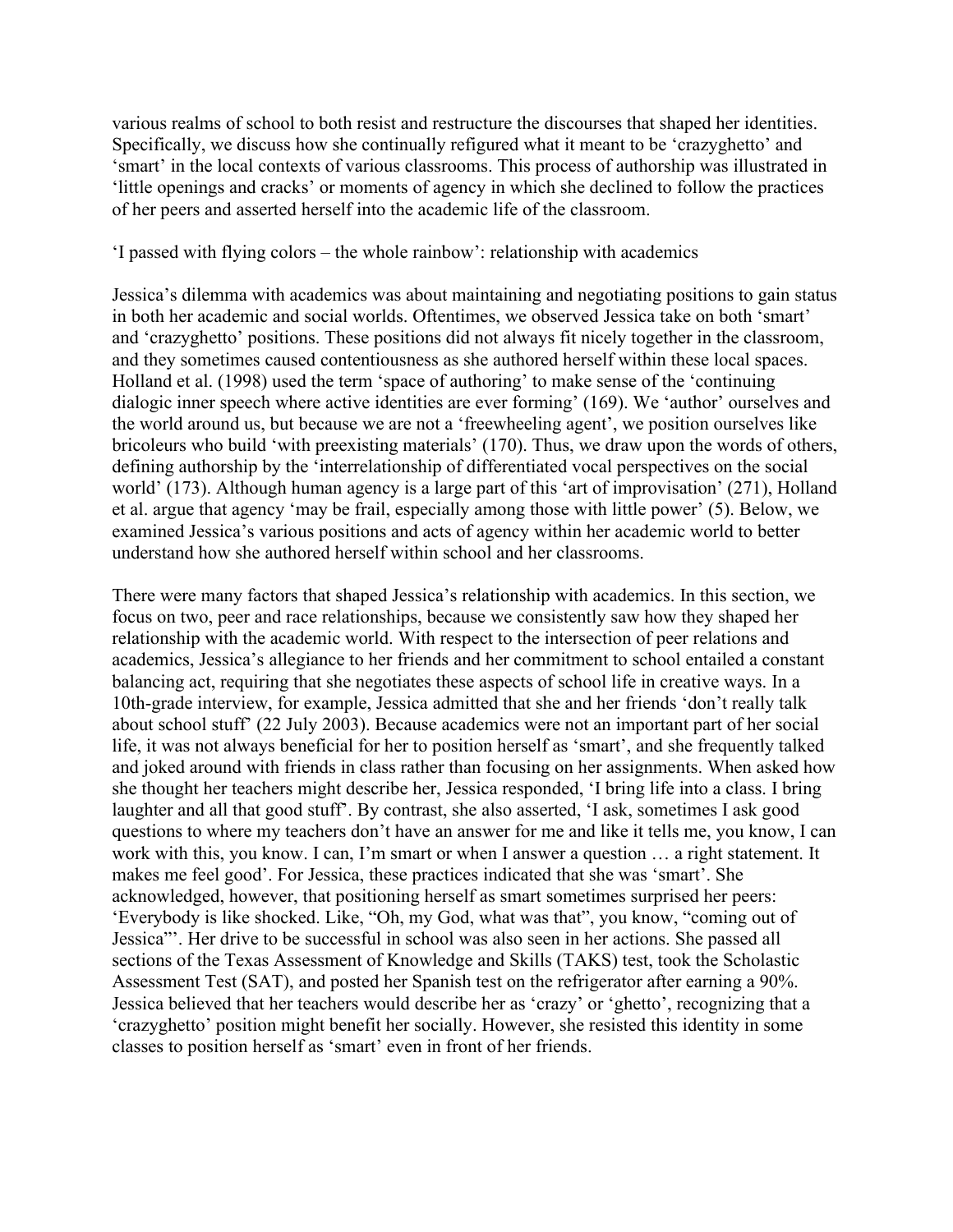Mrs Garza also positioned Jessica as confident, commenting, 'I've never really heard her say that she can't do something' (10 November 2002). Although she had confidence in her capabilities, Jessica oftentimes resisted the positioning of a 'schoolgirl' by behaving defiantly in classes. This position was taken up more frequently in classes with her friends and indicated a dilemma for Jessica because of the varying expectations of the classroom and her social peers. As observed in her honors astronomy class, when her peers were taken out of the local context, Jessica performed more like a 'schoolgirl' by remaining quiet and spoke up only when participating in an academic discussion. The honors class seemed to provide the opportunity for Jessica to position herself as a different type of student. She noted that her astronomy course had different expectations than her other courses, stating, 'So it was kind of hard for me. I didn't think I was going to do good but I've been doing good' (5 November 2005). Thus, Jessica discovered new ways of performing as a student, and her resistance to the pressure of performing the 'crazyghetto' identity imposed by her friends illustrated how she stood firm to the identities that would benefit her in some academic situations.

As Jessica gained more experience and knowledge about the figured world of school, she positioned herself more frequently in ways that illustrated her negotiation of seemingly contradictory identities. For example, she used humor in the classroom not only to maintain her identity as 'crazyghetto' with her friends but also to maintain popularity and respect with teachers. Jessica joked with her algebra teacher and classmates while reviewing homework by saying, 'I *know* I am smart, but I wanted to check my answers'. In economics class, she told the teacher and students, 'I passed with *flying* colors – the *whole* rainbow' (10 October 2005). These statements typically made her classmates and teachers chuckle because they were said in a humorous and boastful tone for the entire class to hear. Jessica also used her sense of humor as a counter‐discourse in opposition to the teacher script of the formal language of the classroom (Erickson 2004; Goffman 1974). These counter‐discourses in the form of humor helped her to maintain her popularity, resist the norms of being a 'schoolgirl', and negotiate her classroom success (Erickson 2004; Goffman 1974). In other words, humor provided her the opportunity to be 'inside and outside the ritual order simultaneously' of school. This ability to position herself as both 'crazyghetto' and smart illustrated how she improvised with resources (i.e., her humor) that were available to her to meet her goals for being a student and a part of her peer culture. Jessica's agency lies within these improvisations created in response to her particular situations (Holland et al. 1998) and allowed her to author a space for herself, uniquely, by bringing life to it.

'White, White, and White. Oh Jesus Christ, that's crazy!': making sense of race in school

Jessica also struggled to understand how identities, such as race, might define her relationship with academics. We asked Jessica whether she ever experienced racism or prejudice in school. She answered 'no', but when she learned how another student in the study had a teacher who treated white students differently than students of color, Jessica responded with the story below:

That tells me oh, she thinks that Mexicans and black people can't, they're not smart enough to get an education, that White people can get an education so she's just going to help them because she knows all of them are going to get a good education. I don't know but there's just crazy White people out in the world. (22 October 2003)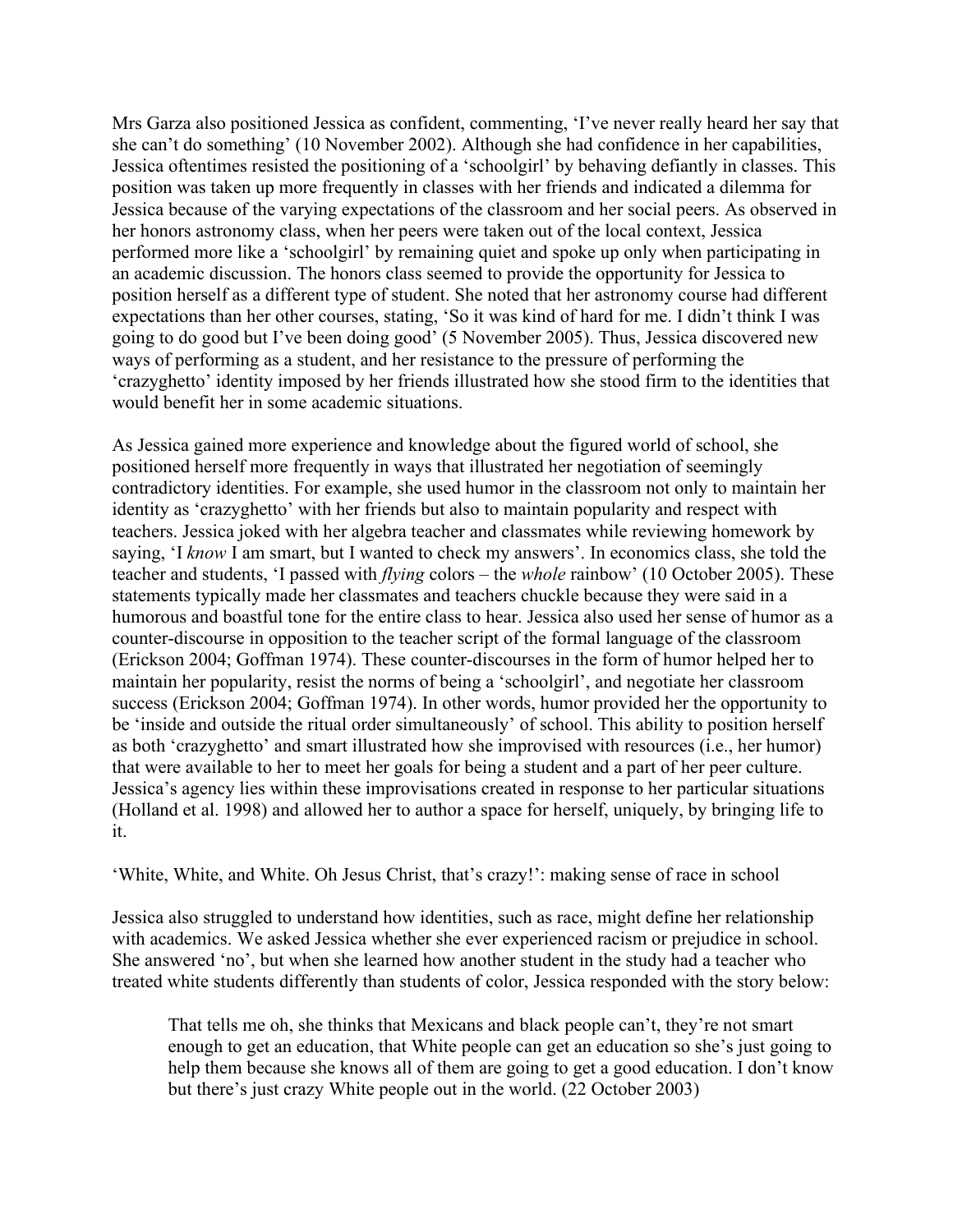In this segment, Jessica recognized that a teacher could position her as 'incapable' merely because of her race and resisted assumptions that Latino and African-American students were not capable of getting a good education. When asked whether all of her teachers were white, Jessica went through the list of her teachers: 'I think my second period teacher is half, half Mexican, I'm not sure. He knows Spanish so and my third period is Hispanic because he's my Spanish teacher. White, fourth, fifth period, P.E., White, White, and White. Oh Jesus Christ, that's crazy!' (22 October 2003). Although Jessica did not recall a time when she experienced prejudice from a teacher, she recognized that the predominance of white teachers in her school was the norm. This realization resonates with the experience of native-born ethnic majority, ethnic minority, and immigrant children in our schools today who experience discrimination based on the fact that they are taught by a majority of white middle‐class, female teachers (Banks 2000; Cooper 2007).

We also observed Jessica verbally resist stereotypes of Latinos by voicing her opinions and personal experiences. During a discussion in her film class about *Real Women Have Curves* and *Stand and Deliver,* Jessica commented that not all Latinos are in gangs, and that many Latino parents support their children for attending college. She offered her teacher and peers a counter‐narrative, an act of agency that reflected a more positive view of Latinos and their families. Jessica also resisted assumptions that teachers might have about her academic abilities by frequently asking for help and explicitly stating what she needed from teachers, especially those who did not give her the help she required. This assertiveness, potentially regarded as an inappropriate behavior by some teachers, was a performance in which she attempted to author herself as a smart *Latina* student who was capable and motivated. These performances, as well as her reflexivity during interviews, suggested that Jessica was aware of the social and cultural issues that positioned her in school and which she resisted through counter‐narratives.

### 'I just want to hurry up … like ooh wee, can't wait': planning for the future

In this sense, Jessica's reflexivity made it possible for her to identify 'small cracks and openings' in the world of school and to exploit them for her own agentive purposes. Holland et al. (1998) refer to two types of agency. The first, improvisation, occurs as individuals respond in the moment to their circumstances, using their past experiences in similar settings, the knowledge of the figured worlds in which they were located, and the resources they have to act in unexpected ways in these worlds (e.g., when Jessica used humor to position herself favorably in the classroom). The second they call 'agency through self‐directed symbolizations' (277). Drawing on Vygotsky's understanding of the generative power of language and symbolic play, these authors suggest that we: 'attend to people's collective ability to imagine themselves in worlds that may yet be scarcely realized, and to the modest ability of humans to manage their own behavior through signs directed at themselves' (281). Jessica's sense of herself and the reflexivity she acquired seemed to be connected to this second form of agency and allowed her to refigure both herself and her worlds. For example, Jessica reflected on her future and shifted behavior and discourse to help reach her goals. In 2002, Jessica said that she was interested in a career with: 'EMS, autopsies, or forensics. I'm going more toward autopsies, but I'm not sure or like working at a chapel or something helping people get the, the people that pass away, the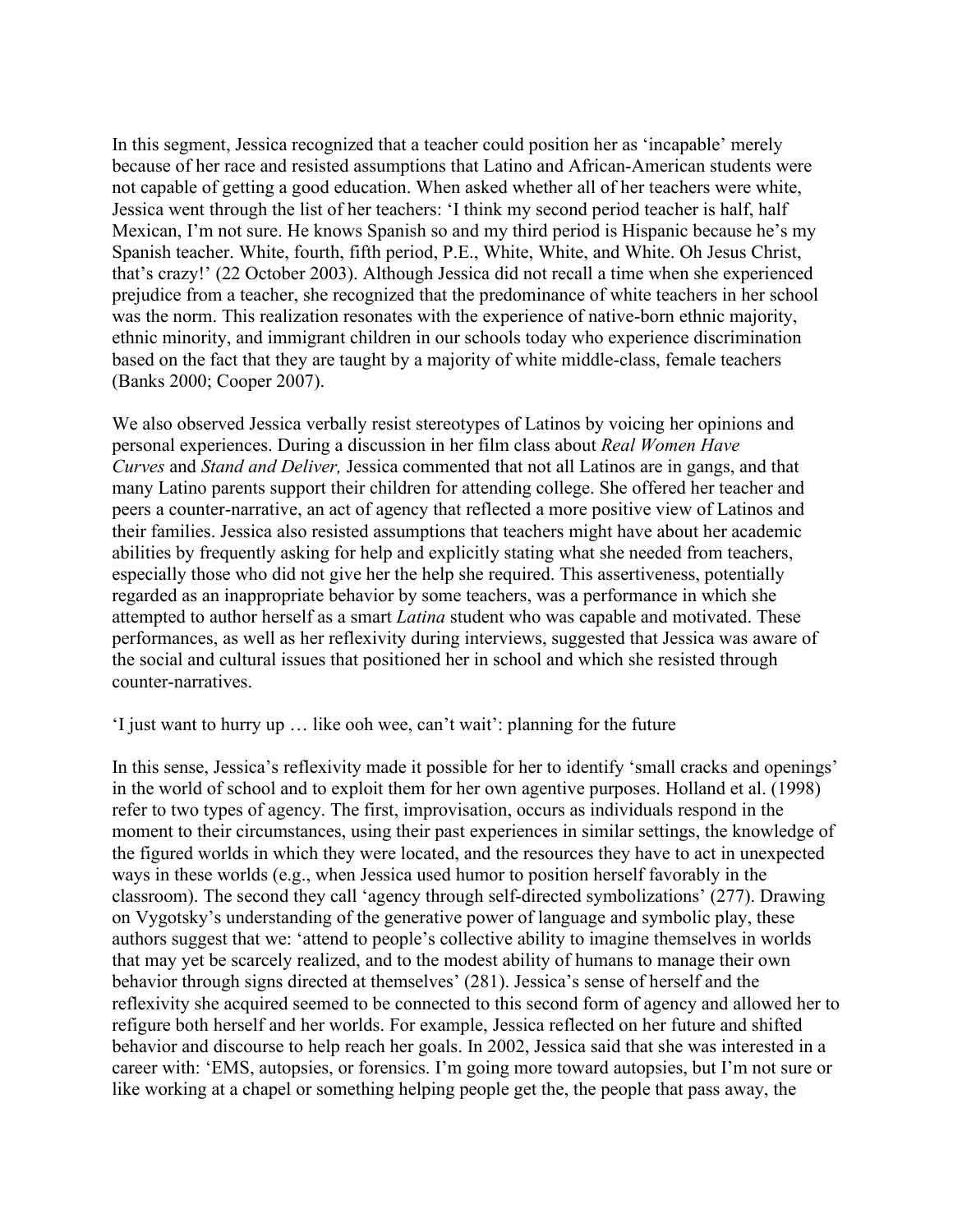makeup'. These careers required that Jessica take science, so she enrolled in advanced placement (AP) science courses.

Jessica also realized that she did not want to go to school for four more years and actively sought information about jobs in this area that only required two years of school. After taking a tour at the morgue, the tour guide informed her that, 'he only had to go to college for two years and he gets paid pretty good'. She was confident that she did not want a career that required more than two years of college.

I'm not very sure if I can be able to stay in college for like four years. I don't think I can do that because I'm not really a school person. I just want to hurry up and start doing that, like ooh wee, can't wait. I want to hurry. (20 May 2004)

In this interview, Jessica positioned herself as someone who planned for her future but was hesitant about committing to college for four years. Similar to Valenzuela's (1999) findings, Jessica had a clear understanding of what she needed to do in order to go to college, such as taking the SAT, passing TAKS, taking advanced science classes, and applying to the community college. However, college still seemed to be 'an emotionally and experientially remote notion' (257), one that conflicted with her identity as 'not a school person'. In the following interview, Jessica related her hesitancy to commit to college with issues of money and family:

I know she [her mother] wants me to [go to college], but that's my decision to make. I know my dad wants me to go. He told me if I go and I graduate from college, he'll buy me a brand new car. So, I think that's pretty cool, but I'm not going to just go to get a car … And I think another thing is that I don't want to be away from my family. It's the money thing and me being away from my family a lot. (16 February 2005)

Jessica's concerns about college illustrated conflicting identities related to family, class, and academics, a challenge for Jessica that she hoped to resolve by attending a two‐year college close to her home. Jessica voiced the obstacles that working‐class students encounter with respect to college enrollment, as well as taking on adult responsibilities earlier than their middle‐class peers (Bettie 2003). Thus, she created a future world that guided the choices she was making about classes, maintained her relationships with family, and attended to her economic resources.

'Not the type of person to be pushed around': relationship with her social world

Jessica's relationship with her academic world was interrelated with her social world. As described in the above section, Jessica negotiated the contradictory position of 'crazyghettosmart' in order to benefit her in both her social and academic worlds. Jessica struggled with acceptance from her teachers, but her peers seemed to be more tolerant of Jessica's performances as 'crazyghettosmart', suggesting that she had more power and perhaps more agency within her social world. She had many friends and a boyfriend, attended football games, and frequented parties. Students voted her as a homecoming princess during her sophomore year. Jessica appreciated her friends and went out of her way to support them: 'But yeah, I know now that you know we should have a like a lot of respect for your friends and that you should be there for them when things aren't going so good' (22 July 2003). Jessica tended to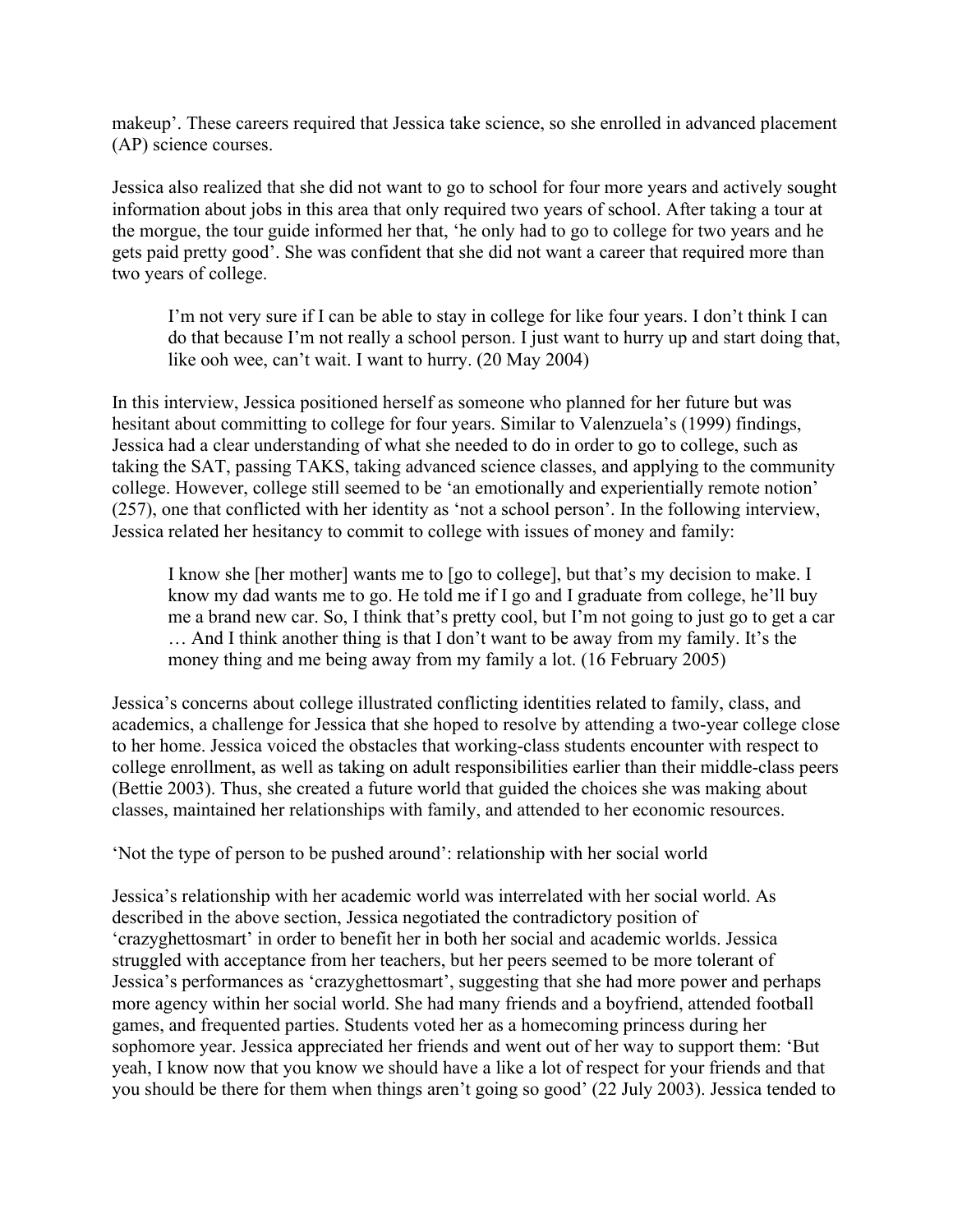author herself as someone who was popular, social, and caring within her social world. She always had someone to talk to in classes, and during breaks, she met with her group of friends and chatted about the weekend or other topics ranging from teen pregnancy to family arguments.

However, the construction of her identities did not depend solely on her friendships. She listened to her own counsel and took pride in being an independent person, working on the weekends, paying for her car and insurance, and never hesitating to express her opinions. For example, she told us about her decision not to skip school with her friends:

I tell them, 'Are you going to pay my bills when I get out of high school? And you want me to skip with you … If you're going to pay my bills and pay my car insurance and then I'll skip with you. Until then, no. I'm staying at school and getting my education while you're going to Jack in the Box'. (22 October 2003)

In a similar vein, we asked her and her boyfriend why they did not eat with their friends at lunch. They replied that most of their friends were skipping school and getting 'stoned' at home. She and her boyfriend resisted those peer activities that conflicted with their academic goals. Jessica talked about how she made choices that differed from those of her friends:

I'm way different than most of my friends. … most of them are into drugs or like skipping school … Me, they're my friends, but like I choose differently than what they do. Like, I don't go do drugs. I don't do drugs, period. (16 February 2005)

Jessica's resistance to some of her friends' practices illustrates how she positioned herself, one might say in quite adult ways, as an independent person who was capable of following her own path in her social world. Such agency also suggests how Jessica's experience pushed against stereotypical notions of adolescents and urban youth especially.

Jessica's independence was typically supported by a companion. Her choice in boyfriends seemed to be a means by which she positioned and re-positioned herself in her social and academic worlds. In other words, she typically chose boyfriends who helped her to become who she wanted to be. For example, her first boyfriend, Arturo, helped her establish herself with the 'ghetto' group at Taylor when she transferred there, whereas her current boyfriend shared the same goal of graduation and hoped to attend college, especially after being offered a college scholarship. Her boyfriends also helped her move through the social world of school, so that she became part of a group that was more involved in school functions such as football games. Jessica encouraged her boyfriend to do well in school and reminded him of overdue assignments. However, in contrast to Valenzuela's (1999) findings about performances of gender and romance, we never saw Jessica putting her own achievement at risk for her boyfriend.

Although Jessica's social life may be one of the main reasons she made it to school every day, her romantic relationships sometimes distracted her from academics. For example, she was distracted by a difficult break‐up with Arturo that made it hard for her to concentrate in class. She explained the situation: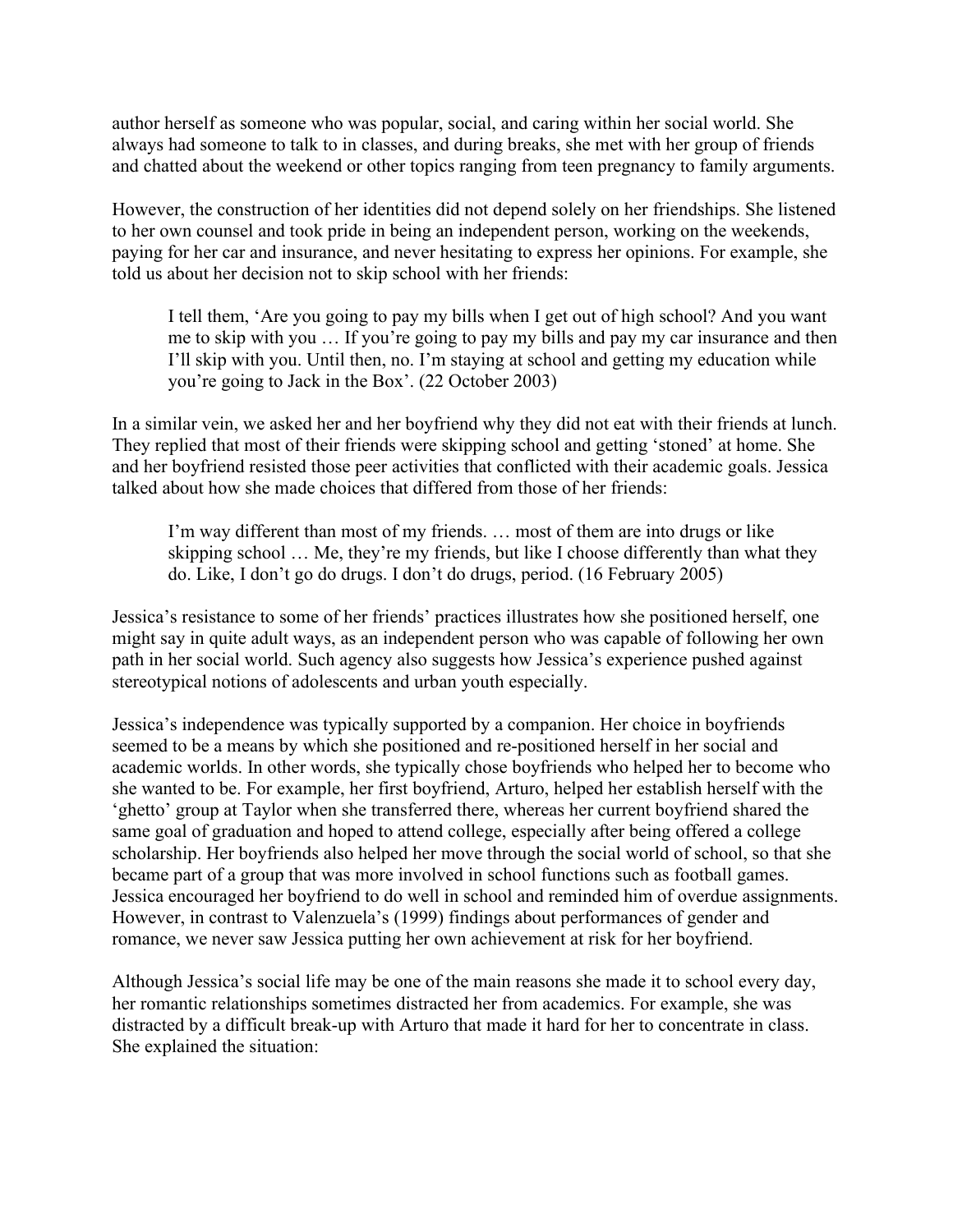I was doing good in all my classes you know and then we broke up and then like I started not doing my work because I was so worried about that. I wasn't going to class and then I started losing weight but now I started eating again. I lost a lot, I lost like I didn't eat for the whole week … It was real bad and I was all crying, my eyes were all swollen, I was all, stomach sick and [unintelligible]. (19 February 2003)

This excerpt illustrates the impact that her social life could have on her relationship with academics, despite her tendency to author herself as independent. Similarly, Jessica's mother also positioned Jessica as distractible:

I know when she was younger the teacher would notice like she was out here somewhere, and I don't know where she's at but sometimes she gets a little emotional you know. I guess we are at one point when … you don't know what to do or how to you know handle a situation or whatever, you know, just getting scared. (10 November 2002)

Both Jessica and her mother described how some aspects of Jessica's social life influenced others, specifically how her romantic relationships preoccupied her and influenced her performance in school. Lutrell (2003) found that issues of romance were often places of anxiety or tension for young women; they were often places in which young women, like Jessica, learned how to deal with complicated emotions. Similarly, Holland et al. (1998) explained that the more competent she became in a figured world, the more emotionally involved she became. Because Jessica had been in heterosexual relationships for most of her high school years, she increasingly became emotionally involved within her figured world of romance. She may have generally authored herself as independent, but her relationships with boyfriends influenced how she wrote herself within the social world of school, sometimes causing her to fall behind academically.

Jessica, however, learned to use particular resources to manage distractions from her social life. In the ninth grade, Jessica described a time when she did not do her work and let down her group because she was upset about breaking up with her boyfriend:

I told her [Spanish teacher] that I did it [research for group assignment] and that I was going to talk, that I needed to tell the class something … I apologized to them and told them that I was sorry for always being off‐task and always walking in class late and that they all probably know that the reason why because I had a boyfriend, now I don't … she wrote me a letter saying that that was real brave of me and everything. I saw the grade sheet that she gave me a 70 … I thanked her for doing that. (19 February 2003)

Later, in the interview, Jessica said, 'All the girls were saying that I almost made them cry and all this stuff'. After Jessica realized that her social world intruded on the kind of student she wanted to become, she improvised a response that helped her restore her position as a good student.

In this example, Jessica re-positioned herself within her academic world by integrating a personal event within the public space of school. She used her academic world to help her figure out difficult issues, such as break‐ups, and found the courage to talk about these issues in front of her classmates, an agentive act that benefited her. Jessica's use of counter-discourses developed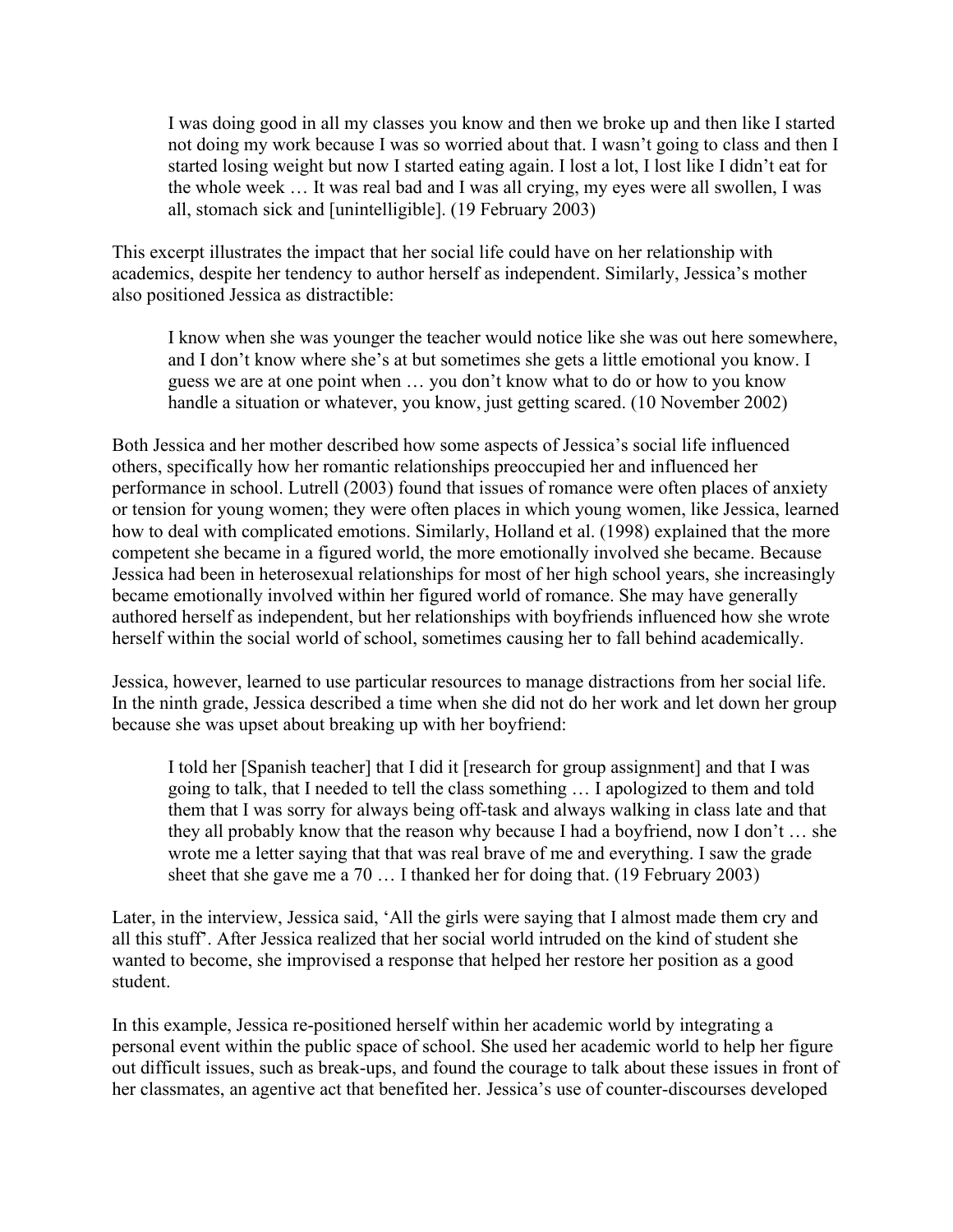more in classrooms that fostered the opportunity to integrate the personal into the academic world, such as her media and Spanish classes, and she had to learn how to re-mediate and recreate her positions within and between her academic and social worlds.

Another fairly consistent positioning and area of re‐mediation was her position as a 'tough' girl when confronted or challenged by other females. In the ninth grade, she was kicked out of Avery High School because she got into a fight with another student. Jessica engaged in another fight with a girl in her senior year over her boyfriend. She was suspended from school, and the courts required her to go to anger management classes and do community service. This type of incident showed how she positioned herself as 'tough' or, in her mom's words, 'not the type of person to be pushed around' (14 October 2003) and reinforced her reputation as 'crazyghetto' in school. Many children of working-class parents have been raised to develop a 'thick skin' and independence in order to deal with any hardships that may occur (Bettie 2003; Lutrell 2003). Jessica's 'tough' performance gained her status within her social world but diminished her position in her academic world because of the suspension and its academic consequences.

As described, issues of race, class, gender, and sexuality implicitly shaped Jessica's relationship with her social world; however, Jessica rarely discussed these issues explicitly. We took a note of those rare conversations to better understand the weight of their impact on her social world. In a 2004 interview, Jessica described how various social groups at school were divided on the basis of race. She was aware of the prejudices that different races of students encountered at school and was proud to be 'Hispanic' rather than 'white or black'. She also described the racism between immigrants and US-born Latino students that occurred at her school:

Author: And why do you say that the Mexicans aren't respected?

Jessica: Because everybody, they speak probably nothing but Spanish and people make fun of them. They call them wetbacks, and they scream out, 'Immigration' or 'La Migra', whatever that is, I don't know it's like kind of sad, but I mean at least it's not me. I mean I'm, I don't disrespect them … but the ones that don't know English are probably the ones that get picked on the most. (20 May 2004)

After being asked whether language was the main factor that set these students apart from each other, she answered, 'Yeah. The language and just the way they look or the people that they hang around with or the way that they dress'. Language, friends, and appearance constituted a way for Jessica to explain the division and conflict that occurred among social groups at her school and shaped how she constructed herself as 'Hispanic'. Jessica commented, 'Yeah, they're just not my kind of people to hang around with. I never really hung around with those kind of people. I mean, why should I? I can't even talk to them 'cause I don't speak, you know, the kind of Spanish they talk'. Jessica also stated that various social practices, such as dating or association with gangs, divided immigrant, and US-born Latino students in her school, thus shaping her choice of friends. After being asked what defined her social groups more, age or culture, Jessica answered:

Culture, but then you got, but then like the Hispanics don't hang out with the Mexicans, the ones that speak Spanish … I don't associate with none of them. I don't know. They're different from me. Some of them are too different. Like, they think they're all like gangs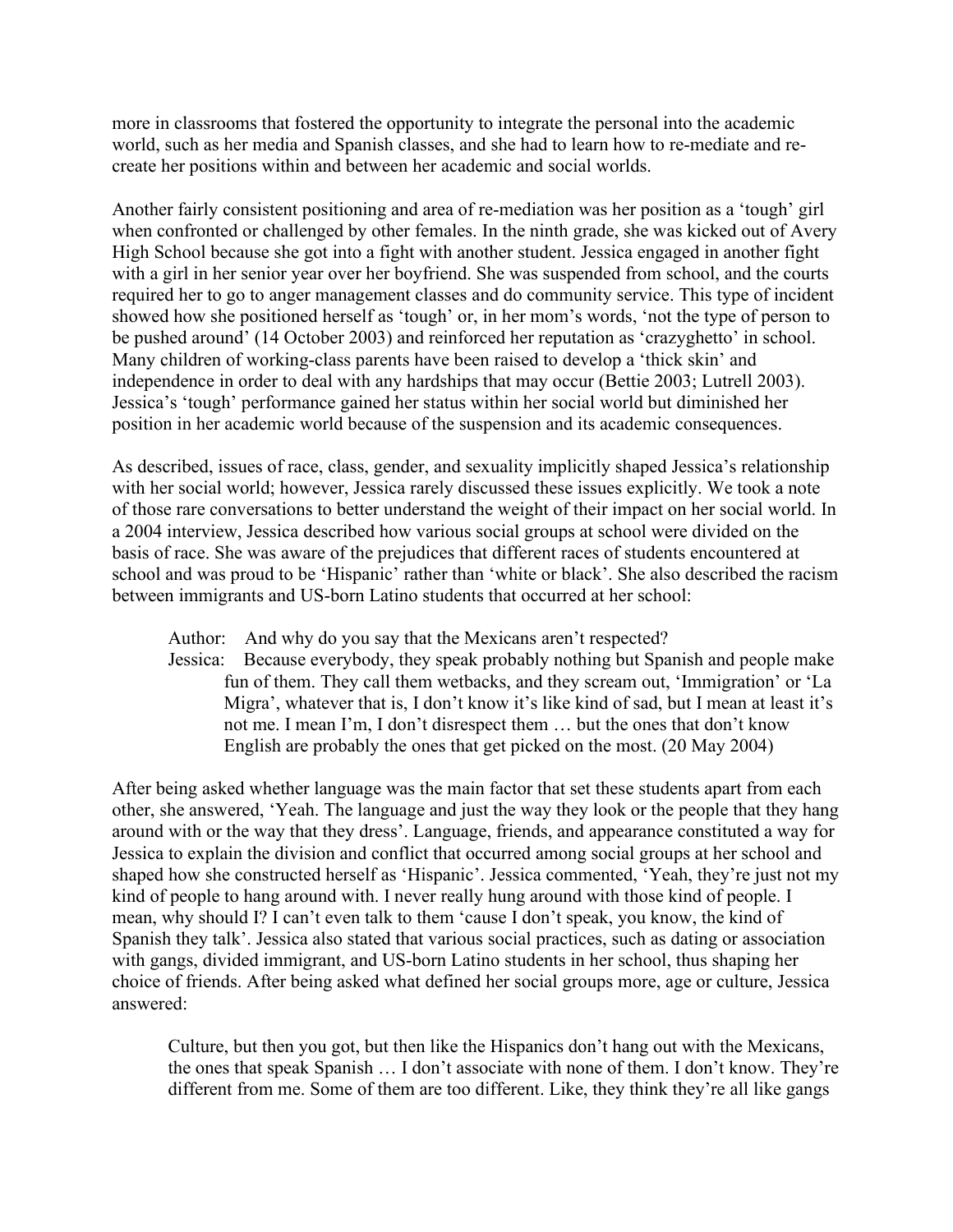and crips, and I don't like that. The girls are like that, too. They're all into that kind of stuff. They date like 20‐year‐old men, like that's how most of them are. They're some girls that go to my school and they're married, and like their family, their parents are like from Mexico and they date older men that are like 20, 26. I don't find that very attractive. It's kind of gross. (16 February 2005)

Although in an earlier example she had stated that she might be friends with immigrant students if the language barrier did not exist, this transcript revealed other barriers, such as the stereotypes, that she ascribed to groups that were not her own (US-born Mexican).

Differences in 'family values' were also noted by Jessica:

And the family. Most of those people, their parents don't even care what they do. That's why half of the girls there are pregnant and I came from a family that cares. Like, I think my family is more educated than their family … I have a few friends that parents care but then you have the parents that just really don't care. Or it's that their child is way out of hand and they just do anything they want. 'Oh, I do anything I want. Leave'. You know. They're different reasons, but I think it's because my family is more stricter. (16 February 2005)

Jessica's comments belie the assumptions that she made about the family values of Mexican‐ born immigrants. She identified with US‐born Mexicans whom she believed to have stricter family values. Issues of class shaped these statements. Jessica recognized that she was from a different neighborhood than most of the students in the school. Even with close friends, she still felt a division because she, 'came from a different part of town, south. They are more like south or east, the more ghetto part of town. That's why I think I'm so different than they are' (16 February 2005). Jessica associated the divisions of the city with divisions that exist in her high school. These divisions, related to issues of class and race, shaped the friendships that Jessica made and how she identified herself within the social hierarchy at school. Valenzuela (1999) also found that differences existed between immigrant and US‐born Mexican youth in high schools. In contrast to Jessica's observations, Valenzuela found that immigrant Mexican youth assumed that US‐born Mexican youth were associated with gangs and drugs. Despite the differences, both findings suggest that Jessica, at least in part, constructed her social and cultural identities in opposition to both Mexican immigrant students and her peers. Leander (2002) illustrated that identity artifacts, such as race, 'are projected against social spaces and interpreted in relation to them' (204). They 'are interpreted as more or less marked, more or less appropriate, more or less powerful' (Leander 2002). In positioning her values and behavior as 'more appropriate' than others, she also demonstrated the delicate balances she needed to maintain the multiple identities that she constructed in school.

Jessica positioned herself in this way because it was not socially acceptable to do otherwise at her school. She realized that a social hierarchy existed in her school and chose not to identify with a social group whom she perceived to be mistreated by others at school and whose social and cultural norms situated them outside the boundaries of acceptability. This positioning extended to her friends when she perceived their goals and hers to be at odds. As Jessica became more experienced and knowledgeable about the figured world of school, she defined herself in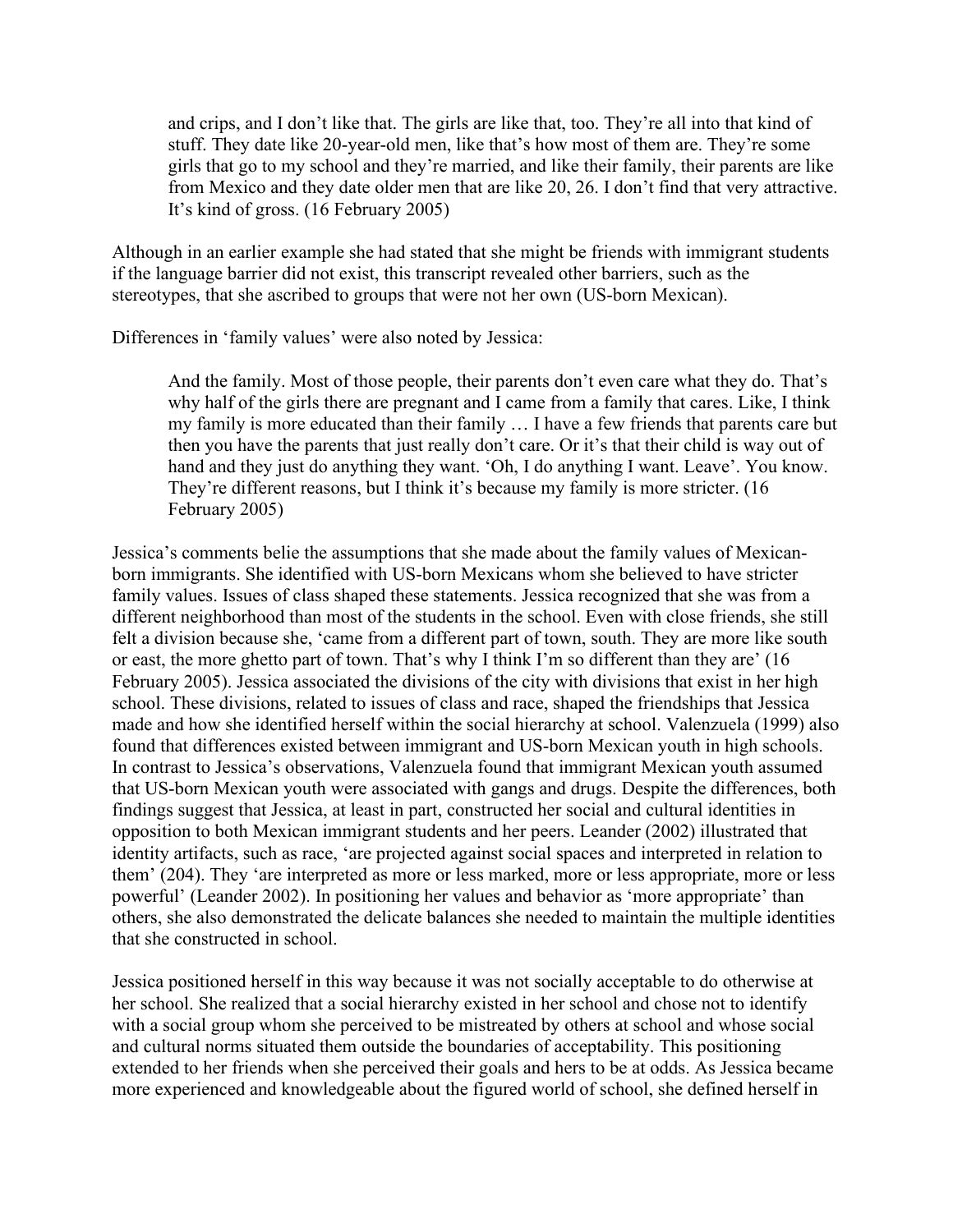opposition to groups whose cultural practices were less valued than hers. Thus, Jessica learned how to re-mediate and re-create her positions within and between her academic and social worlds in order to maintain her relationship with the social realm.

## 'I'm going to try my hardest': entering the world of motherhood

Without question, learning she was pregnant in the spring of her senior year was the most significant event in Jessica's life. As she said, 'I feel everything. Happy, excited, scared'. Below, we examine how Jessica responded to and re‐fashioned her sense of self to include the new identity of mother. We also situate Jessica's pregnancy in current discussions of teen pregnancy that deconstruct media and policy accounts as both epidemic and tragic (Kelly 1997; Pillow 1997). Certainly, the range of emotions that Jessica reported suggest the challenges and possibilities her pregnancy posed. As we examine her immediate steps to accommodate her physical and social needs, we also want to highlight the ways in which these discourses entered her life in new and compelling ways.

As with any pregnancy, Jessica's concept of her body shifted. When shadowing her, for example, she often made comments about her changing body such as 'I don't feel like myself'. She also commented about how she had a difficult time keeping up with its rapid changes and oftentimes packed food and water to keep up with its demands. As Lutrell (2003) noted in her study with pregnant teens, many females expressed their desire to 'get their body back' or return to the body they had before they became pregnant (57). Yet, Jessica did not mention concern to 'get her body back' just to keep up with it. Since our last interview with her occurred when she was in her first trimester, the physical changes brought on by the pregnancy may have been more relevant to her at the time.

Jessica also looked to other friends and classmates who were pregnant or already mothers. This new peer group offered support through conversation about the details of pregnancy and motherhood, and she planned to have a baby shower with these young women before the end of school. These interactions with other young mothers illustrated how she adapted to her new social identity as pregnant teen and how she sought support from others during her pregnancy. As Bettie (2003) noted, among the non-prep girls whom she studied, 'pregnancy and babies became an extension of the girl culture' (69), and Jessica seemed to draw on this culture to write herself into a new world as a future mother.

Dealing with her family was another matter. Her mother seemed supportive of Jessica and relieved that she would be finishing school before the baby was born. Her father, however, reacted angrily. When we asked what he said when he learned she was pregnant, she reported:

Just that I messed up my life … he told me that I was a big f‐up, and I wasn't going to go to college. And for me not to ask him for anything. So I told him I wasn't planning on asking him for anything. … I asked him if he was still going to be a father to me. And he said, 'Why should I? I already did my part, and there's no reason for me to keep being a father to you. And, I, I guess I wasn't a father, if this happened'. (3 June 2006)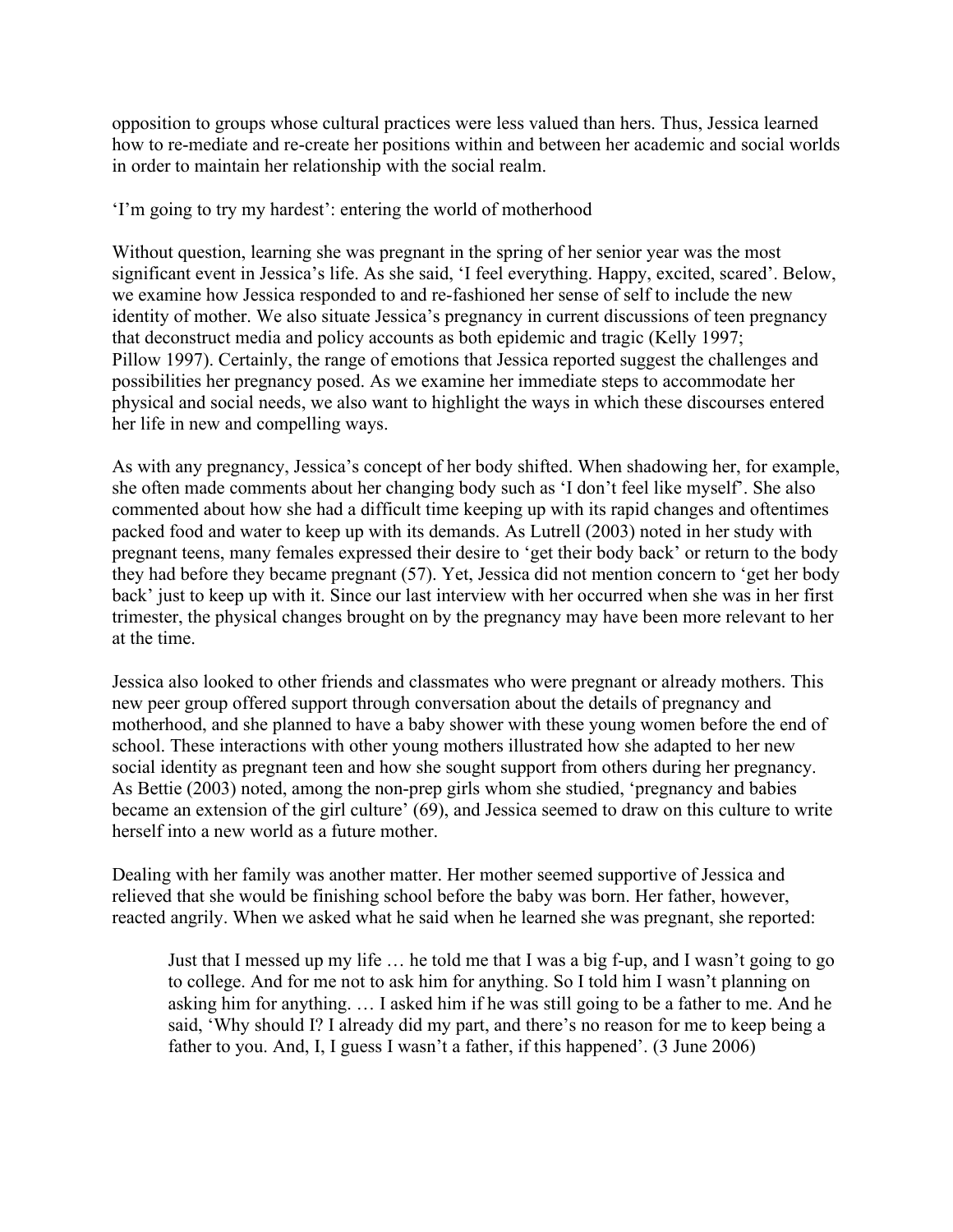The differences in her parents' responses may reside in both issues of gender and class. Mrs Garza, a young mother herself and a grandmother to her older daughter's two children, seemed to accept Jessica's pregnancy and to want to provide Jessica with the support she would need before and after the child's birth. Her father responded in a way consistent with his middle-class status, an achievement that Jessica admired and that was connected to her own concerns about money.

Jessica planned to be responsible for the baby both emotionally and financially. Even though the father of the baby was still a part of her life, they did not plan to marry, at least at the time of our last interview. She worked on the weekends at the local flea market and saved money by eating in the school cafeteria rather than eating off‐campus and by selling chocolate strawberries at school for Valentine's Day. Jessica was not only aware of and concerned with finances because of her pregnancy but also because she watched her father struggle financially:

Yeah, there's a song that I have on my CD … there's one part where says like, he remembers when he used to eat sardines for dinner. And I remember when I would live, when I was still with my dad, we would always eat sardines because my dad had no kind of money, like none whatsoever. … and I see how my dad has gotten from where he used to be, and now he sells houses … he's doing it. He's making money. (22 July 2003)

Mr Cole had moved into a more middle‐class world, and his response seemed to echo the prevailing fears that: 'teen mothers differ from the larger population in countless and consequential ways – all of which would increase the chance of poor outcomes' (Geronimus 2003, 882). Such fears arise from white middle‐class social and cultural aims to ensure their children's 'cultural competence' in mainstream society (Geronimus 2003, 888). Mr Cole's anger over Jessica's pregnancy seemed to stem from such concerns for his daughter's future.

Her father's concerns also had a significant impact on how she understood her new circumstances. When asked how she felt about her father's response, she stated:

It makes me feel like I messed up my whole life. … but, when I don't think about it, I just think I can, I can do what I want to. Not like that, but like education. I want to go to [the community college] still, and I think me just having a baby makes me want it more. It's going to be hard, I know that, but it's just going to take time. (3 June 2006)

As indicated, Jessica intended to postpone the start of college for one semester but planned to attend a community college in the spring, after the baby was born, hoping to go to night classes so that her family could take care of the baby while she was in school. In her study of female adolescents in high school, Bettie (2003) found that this plan was typical of many working‐class females who decided against postponing parenthood. Moreover, her response to her pregnancy was similar to those of the young mothers and pregnant teens Schultz (2001) studied who 'explained their success or persistence in school as due in part to their children'. 'These young women saw children as a larger, more complex picture, not the end of the story' (588). Jessica, early in her pregnancy, seemed to be working to see this larger picture and to compose her own story.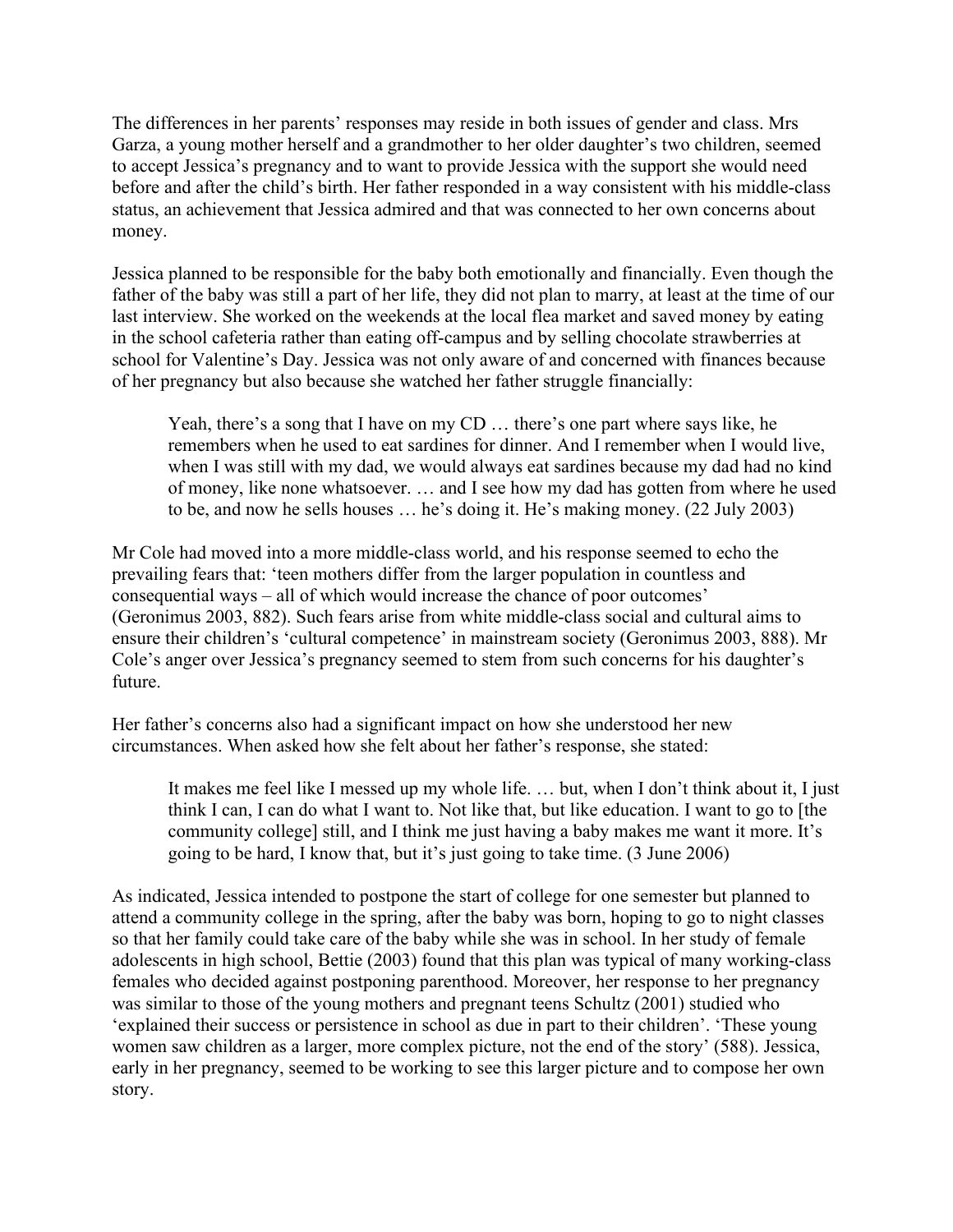Interestingly, Jessica found a space to explore her story at school. In her media class, her group was expected to create a script for a film. Jessica took the lead and wrote a script about telling her boyfriend and family that she was pregnant. She improvised one scene with her group in class and told the class that the script was based on her life at this moment. In this way, Jessica bridged her home and school worlds in an attempt to meet the demands of school and her own needs and interests. Through the performance of her personal story, Jessica resisted the societal positioning that her pregnancy was a problem and instead portrayed herself and her pregnancy as much more complicated and dynamic. The performance seemed to help her figure out how pregnancy changed her figured identities in the present and future and provided an opportunity to create a powerful and positive position for herself as she took on a new identity of being a mother. She was not, however, naive about the challenges that motherhood presented her:

Colleen: What do you think it's going to be like being a mom? Jessica: Hard. Colleen: Hard? Jessica: Yeah. I'm going to try my hardest though. That's the only thing I can do. (3 June 2006)

# **'I'm staying at school and getting my education while you are going to Jack‐in‐the‐box': authoring the self in 'in‐between' spaces**

The importance of Jessica's story resides in the way it broadens traditionally narrow views of adolescents, their identity construction, and authorship within schools. Lesko (1996) argued that, 'Pedagogical knowledge for secondary educators begins with teachers' views of youth', but these conceptions 'remain unexamined' (1). Jessica's story highlights how she succumbed to, resisted, and re‐figured the discourses that she encountered in school. She used tools such as reflexivity and humor to negotiate spaces in between crazyghetto and smart. She bridged her peer and home worlds with school when she was allowed to and re‐figured herself as an expectant mother. In order for teachers to be supportive of these negotiations, Phelps and Weaver (1999) argued that teaching should be, 'acts of supporting and challenging learners' identities and providing spaces for learners to explore how their identities are hybrid and how hybridity can be stabilizing' (332). Although classroom practice is not the primary focus of this study, this study provides possible implications for ways in which educators might reconceive their practice based on this broader understanding of their students.

When teachers connect instructional practices with the development of youths' identities by making connections to who they are and who they might become in the future, students are more likely to become invested in what they are learning. Similarly, from the interviews and field observations, it became apparent that in the few instances where it was invited, Jessica benefited from opportunities in which she was able to mix private and public discourses to the classroom. The 'construction and maintenance of the self is a constant struggle' (Lucey, Melody, and Walkerdine 2003, 288), but through the negotiation of these 'in-between' spaces, Jessica was able to construct multiple identities within the figured world of school that merged her home and school worlds (Bhabha 1994), as illustrated in the film she made about her pregnancy in her media course.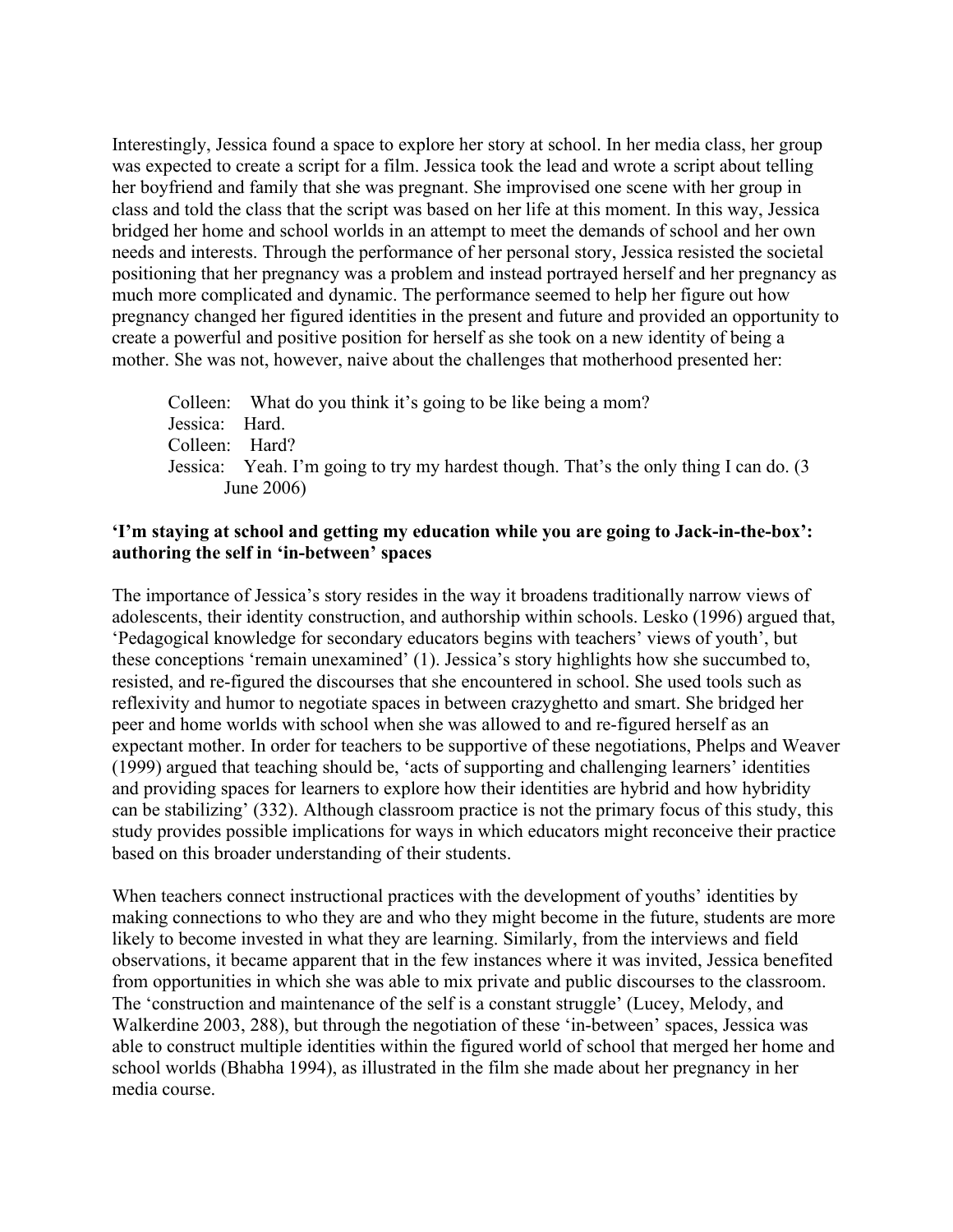Although many have argued that school and home discourses need to be bridged in school, the prevailing norms and conventional practices of school erect barriers between home and school by virtue of the ways they construct adolescents' identities. Lesko (2001) and Vadaboncoeur (2005) state that traditional conceptions of adolescence have been surrounded by negative discourses that portray youth as a social problem. Lesko (2001) urges educators to broaden this narrow view of adolescents by exploring, 'the complex social settings within which young people construct space, shift identities, and engage in knowledge construction' (16). Although Jessica's experiences are not representative of all adolescents, her case study illustrates how her identities are multiple, fluid, contradictory, and socially situated. Jessica's school experiences portrayed the importance of helping students create spaces for themselves across their academic, social, and personal lives, simultaneously, without sacrificing one for the other. Her sometimes contentious negotiations of the discourses of academics, peers, and home also bring into relief the importance of current theoretical efforts to redefine adolescence.

Both Lesko (1996) and Vadaboncoeur (2005) have argued, for example, that adolescence is traditionally viewed as a time of 'becoming' in which youth prepare for who they will become as adults, minimizing their current identity constructions and the social and cultural discourses that shape them in the present. During her senior year, Jessica was already performing as an adult rather than as a teen by assuming financial and familial responsibilities. Performing as an adult rather than as a teen constitutes a subject position oftentimes in conflict with adults' conceptions of youth. Bettie (2003) asserted that race and class formations in high school repeatedly positioned working‐class Latinas as less academically motivated than their white, middle‐class peers, relegated them to vocational tracks that did not lead to economic security in the future, and pushed them to reject middle‐class norms that delayed adulthood until after college. Lacking an understanding for what it was like to be working‐class girls in school, teachers and administrators frequently judged young mothers, despite the courage and determination it took for them to take on the dual responsibilities of motherhood and student. Instead, teachers rewarded students for qualities such as attendance or compliance, characteristics that fit into their perception of 'good' and 'responsible' adolescents, and dismissed, whether subtly or not, those who did not fit into their definition of student. Although they were rare, Jessica seemed to benefit from teachers who recognized that she took on these 'adult' responsibilities and considered them when structuring curriculum.

Jessica's story also illustrated how authorship and identity construction are situated within issues of race and gender. Research found that many students of color believed school to be irrelevant or hostile to the development of their identities because it was a place that rejected and labeled them on the basis of race and class (Cohen 1994; Heath 1993). Similarly, Valenzuela (1999) found that regular-track students were 'vulnerable to burn-out, disaffection, and the temptation to withdraw mentally and physically from the process altogether' (257). Although Jessica did not explicitly resist school, how she authored herself into these worlds was influenced by these qualities of difference. As illustrated, her relationships with friends and academics were constructed from the identity resources available to her and reflected not only how Jessica was shaped by prevailing beliefs about race and gender (e.g., her stereotyping of both recent Mexican immigrants, in general, and Mexican origin girls, in particular) but also how she negotiated a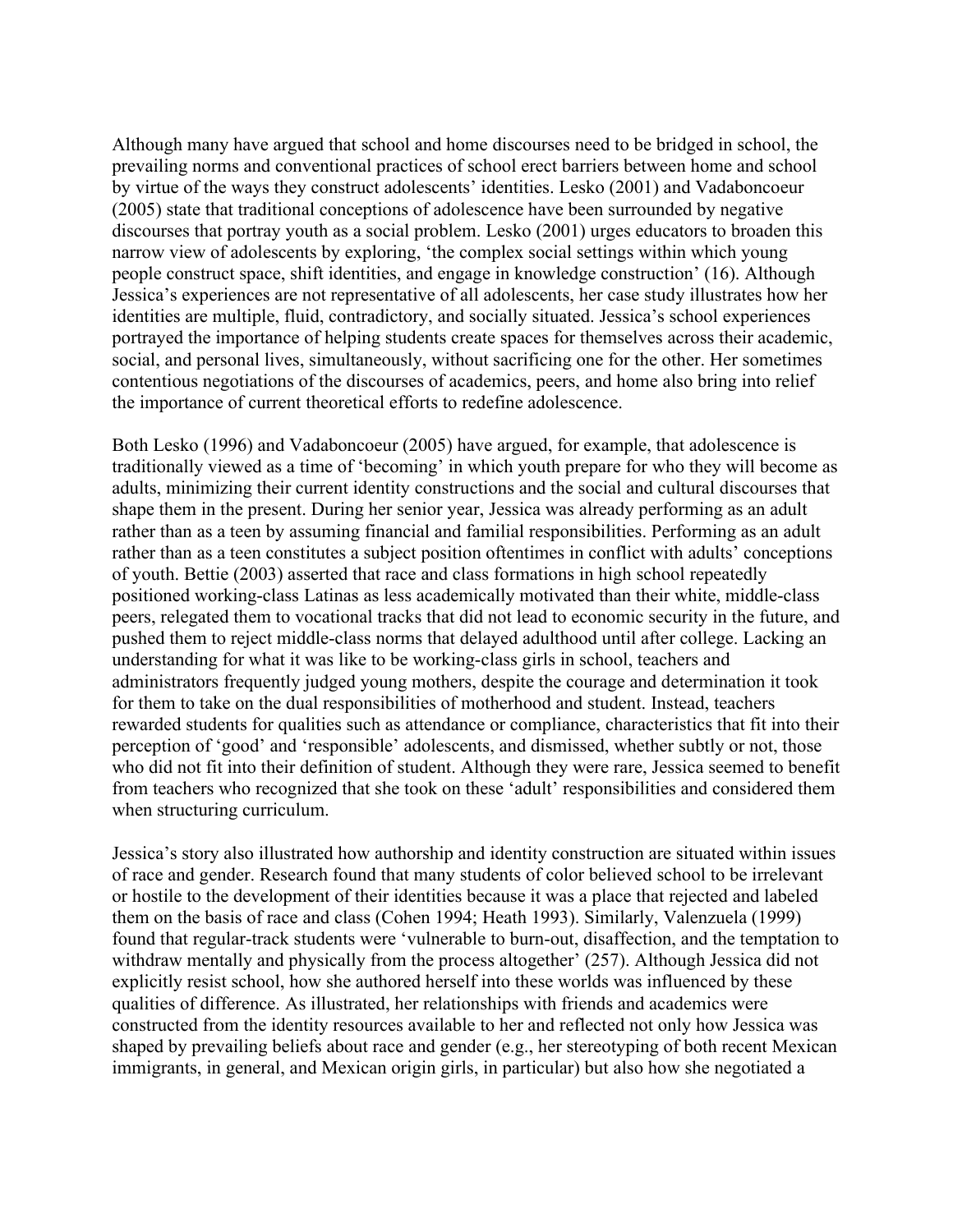more prestigious position for herself through her association with specific types of males and friends.

Jessica's identities were also produced within the conflicting discourse of her peer relations and school's configurations of what good students should be. Jessica construed 'good students' in much the same way as the youth in Hatt's (2007) study defined 'being smart' – enrollment in honors courses, getting good grades, and being 'naturally' gifted. These descriptors, 'make smartness appear "real" and a something tangible or biologically based rather than as something socio-culturally produced' (151). Although Jessica did not reject outright her identity as 'smart', she consistently resisted the presumption that being smart required her to reject her identities as crazyghetto. Instead, she shifted her positions depending on the positions made available to her within the context of her school and classrooms. Following her across high school, it was apparent that as Jessica became more experienced and knowledgeable about the figured world of school, she re-mediated and re-created her positions depending on the classroom and classmates who surrounded her. Sometimes, she positioned herself as 'tough' or as 'crazyghetto', whereas at other times, it was more beneficial to position herself as 'smart' or as someone who is able to ask good questions and answer others insightfully.

Even as Jessica took an active part in authoring herself within the figured world of school, she was not able to change school and classroom discourses. Instead, Jessica changed how she was perceived in her classes by a sophisticated use of hybridity. Adolescents often 'occupy border zones' or are 'in-between' (Lesko 1996) students or are 'those who may have some of the values, interests, and norms of both Burnouts and Jocks, [and] end up having to adjust to a social landscape that is divided into two camps' (Eckert 1989, 177). The culture of schools sometimes pushes students 'toward inclusion on its terms or toward marginal cooperation and thereby a social linking with Burnouts' (177). Jessica occupied a space between her boyfriend, the football player, and other friends who stayed at home during lunch to smoke pot. She sometimes constructed identities in defiance of school in order to fit in, while at the same time she accommodated to concepts of what it meant to be a 'good student'. Jessica became better at balancing these relationships through hybridization or by bringing multiple worlds, such as personal and school worlds, in contact with each other. Thus, she authored herself within the limits of the figured world of school, reminding us that young people have some modicum of agency, but are simultaneously responding to the discourses that surround them.

In the poem *Iron Woman,* Diane Glancy wrote, 'It takes a while to walk on two feet/each one going the other way' in relation to her sometimes conflicting identities as Native American and white. This line reminded us of Jessica's struggles to manage multiple contradictory identities within her relationships with her academic, social, and personal worlds. Specifically, to perform as crazyghetto and smart, Jessica shifted positions across the contexts of school, created spaces for hybrid moments when she could, and was sometimes able to refigure her positioning in school through improvizations or self‐directed symbolizations. Recognizing the multiplicity and complexity of youths' identity formation is one important way to reconceptualize the traditionally narrow view of the young people's experiences. We might never have been exposed to the complexity of Jessica's identities if we had not asked Jessica about herself and her school life. With more research that explores and examines what youth have to say about their experiences in school, educators may come to understand the complex ways in which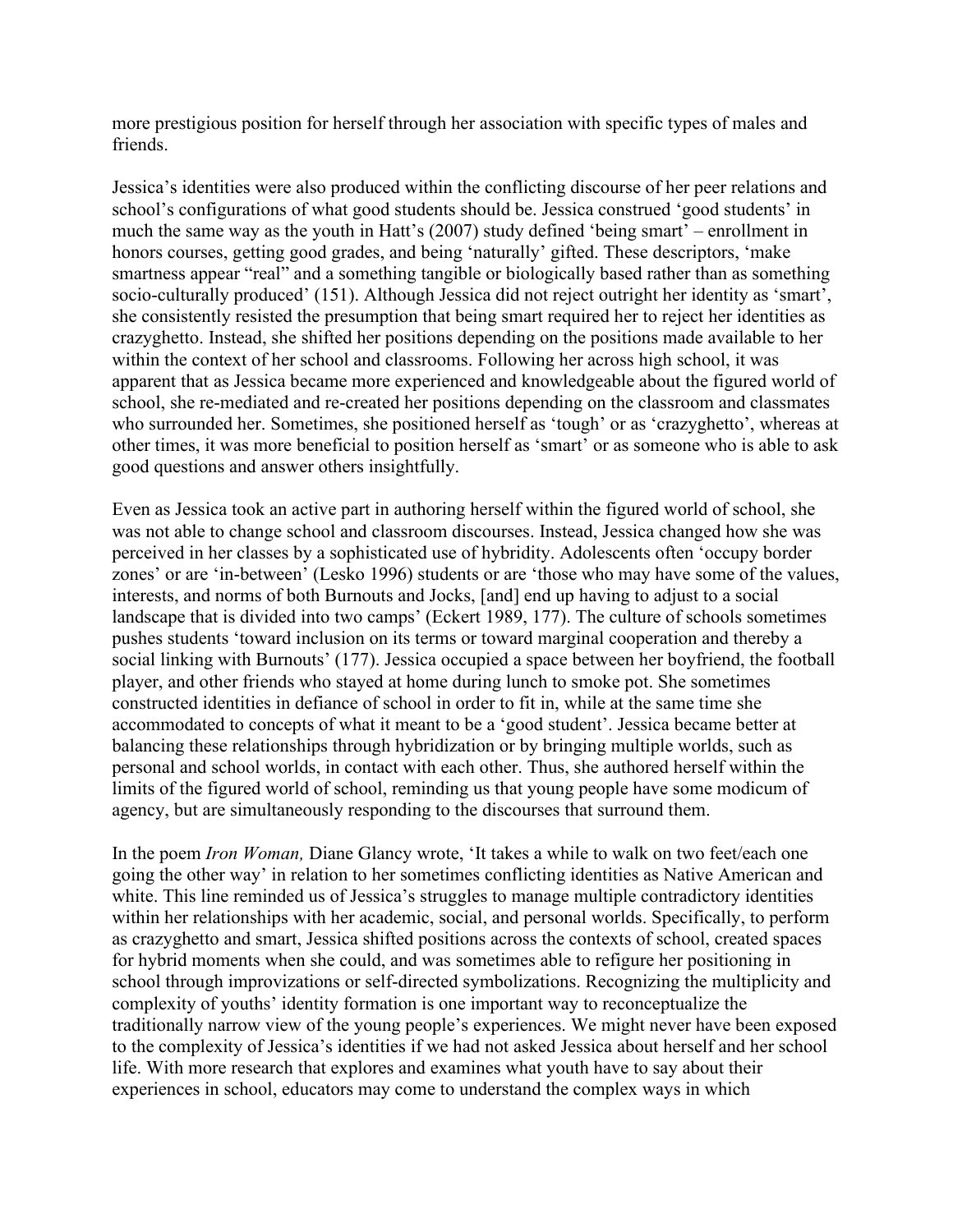adolescents author themselves within various realms of school to both resist and restructure the discourses that shape the construction of their identities.

### **Notes on contributors**

Amy M. Vetter is an assistant professor of Teacher Education and Higher Education at the University of North Carolina at Greensboro where she teaches an undergraduate course on secondary English education methods and graduate courses on teacher research, identity matters, and gender and education. Her research focuses on the relationship between identity and literacy learning. She is a former high school English teacher, currently supervises English education students and oversees their internship and student teaching field‐based experiences.

Colleen Fairbanks is professor in the Department of Teacher Education and Higher Education where she coordinates the middle school education program. Her research interests include adolescent literacy, identity, and teacher learning.

Mary Ariail, PhD, is an associate professor and associate chair of the Department of Middle‐ Secondary Education and Instructional Technology at Georgia State University, Atlanta, GA.

### **References**

- Anzaldua, G. 1999. *Borderlands/La Frontera: The new Mestiza*, San Francisco, CA: Aunt Late Books. [\[Google Scholar\]](http://scholar.google.com/scholar_lookup?hl=en&publication_year=1999&author=G.+Anzaldua&title=+Borderlands%2FLa+Frontera%3A+The+new+Mestiza+)
- Appleman, D. 2003. "'Are you makin' me famous or makin' me a fool?': Responsibility and respect in representation". In *Making race visible: Literacy research for cultural understanding*, Edited by: Greene, S. and Abt‐Perkins, D. 71–85. New York: Teachers College Press. [\[Google Scholar\]](http://scholar.google.com/scholar_lookup?hl=en&publication_year=2003&pages=71-85&author=D.+Appleman&title=+Making+race+visible%3A+Literacy+research+for+cultural+understanding+)
- Banks, J.A. 2000. *Cultural diversity and education. Foundations, curriculum, and teaching*, Boston, MA: Allyn & Bacon. [\[Google Scholar\]](http://scholar.google.com/scholar_lookup?hl=en&publication_year=2000&author=J.A.+Banks&title=+Cultural+diversity+and+education.+Foundations%2C+curriculum%2C+and+teaching+)
- Bettie, J. 2003. *Women without class: Girls, race, and identity*, Berkeley, CA: University of California Press. [\[Google Scholar\]](http://scholar.google.com/scholar_lookup?hl=en&publication_year=2003&author=J.+Bettie&title=+Women+without+class%3A+Girls%2C+race%2C+and+identity+)
- Bhabha, H.K. 1994. *The location of culture*, London: Routledge. *[\[Google Scholar\]](http://scholar.google.com/scholar_lookup?hl=en&publication_year=1994&author=H.K.+Bhabha&title=+The+location+of+culture+)*
- Blackburn, M.V. 2003. Disrupting the (hetero)normative: Exploring literacy performances and identity work with queer youth. *Journal of Adolescent & Adult Literacy*, 46(4): 312– 24. [\[Google Scholar\]](http://scholar.google.com/scholar_lookup?hl=en&volume=46&publication_year=2003&pages=312-24&issue=4&author=M.V.+Blackburn&title=Disrupting+the+%28hetero%29normative%3A+Exploring+literacy+performances+and+identity+work+with+queer+youth)
- Butler, J. 1990/2004. "Bodily inscriptions, performative subversions". In *The Judith Butler reader*, Edited by: Salih, S. 90–118. Malden, MA: Blackwell. [\[Google Scholar\]](http://scholar.google.com/scholar_lookup?hl=en&publication_year=1990%2F2004&pages=90-118&author=J.+Butler&title=+The+Judith+Butler+reader+)
- Cohen, E. 1994. *Designing groupwork: Strategies for the heterogeneous classroom* , 2nd ed., New York: Teachers College Press. [\[Google Scholar\]](http://scholar.google.com/scholar_lookup?hl=en&publication_year=1994&author=E.+Cohen&title=+Designing+groupwork%3A+Strategies+for+the+heterogeneous+classroom++)
- Coleman, J.S. 1961. *The adolescent society*, New York: Free Press. [\[Google Scholar\]](http://scholar.google.com/scholar_lookup?hl=en&publication_year=1961&author=J.S.+Coleman&title=+The+adolescent+society+)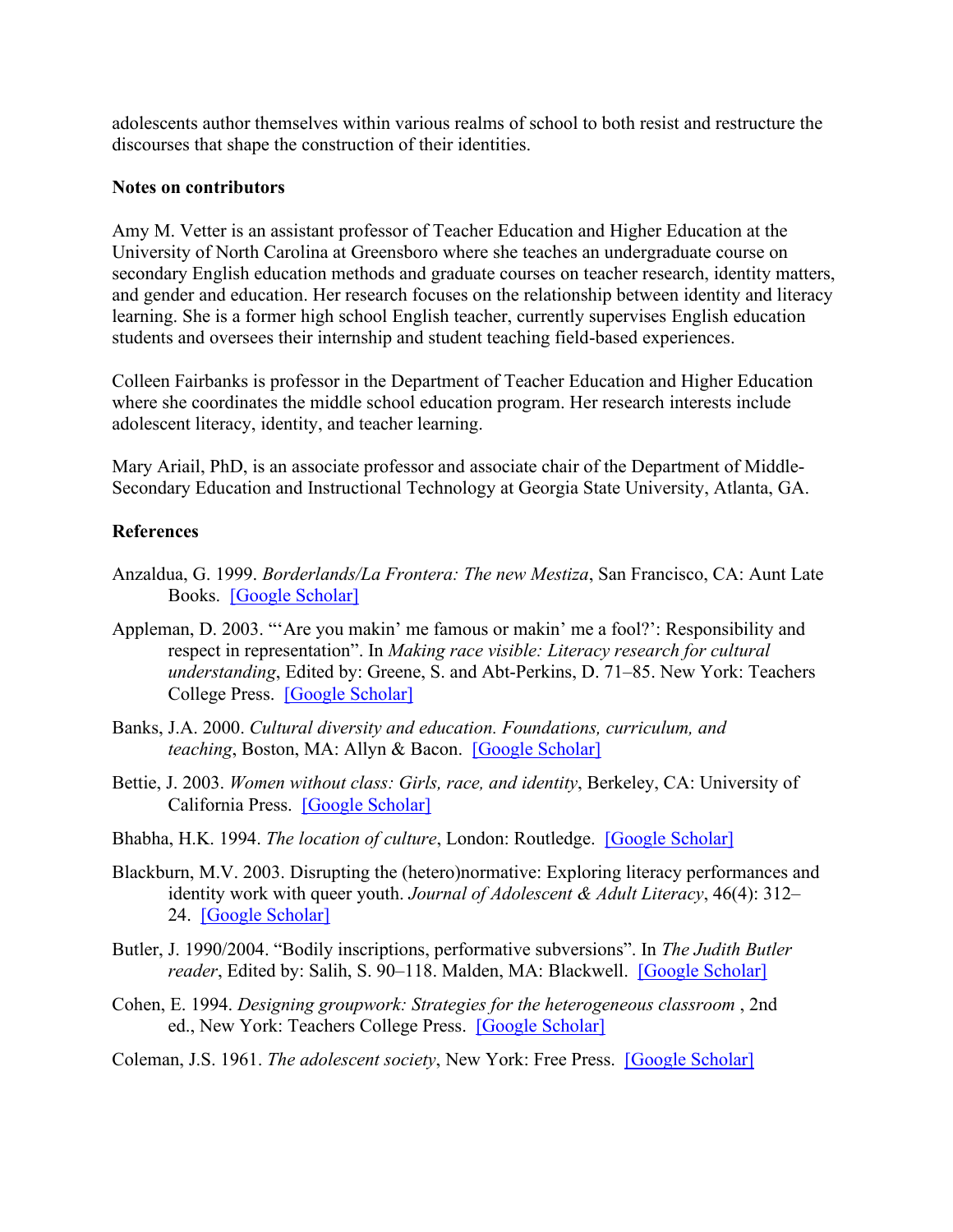- Cooper, J. 2007. Strengthening the case for community‐based learning in teacher education. *Journal of Teacher Education*, 58(3): 245–56. [\[Google Scholar\]](http://scholar.google.com/scholar_lookup?hl=en&volume=58&publication_year=2007&pages=245-56&issue=3&author=J.+Cooper&title=Strengthening+the+case+for+community%E2%80%90based+learning+in+teacher+education)
- Davies, B. and Harre, R. 1990. "Positionings: The discursive production of selves". In *A body of writing*, Edited by: Davies, B. 87–106. New York: AltaMira Press. [\[Google Scholar\]](http://scholar.google.com/scholar_lookup?hl=en&publication_year=1990&pages=87-106&author=B.+Davies&author=R.+Harre&title=+A+body+of+writing+)
- Eckert, P. 1989. *Jocks and burnouts: Social categories and identity in the high school*, New York: Teachers College Press. [\[Google Scholar\]](http://scholar.google.com/scholar_lookup?hl=en&publication_year=1989&author=P.+Eckert&title=+Jocks+and+burnouts%3A+Social+categories+and+identity+in+the+high+school+)
- Enciso, P.E. 1998. Good/bad girls read together: Pre-adolescent girls' co-authorship of feminine subject positions during a shared reading event. *English Education*, 30(1): 44– 62. [\[Google Scholar\]](http://scholar.google.com/scholar_lookup?hl=en&volume=30&publication_year=1998&pages=44-62&issue=1&author=P.E.+Enciso&title=Good%2Fbad+girls+read+together%3A+Pre%E2%80%90adolescent+girls%E2%80%99+co%E2%80%90authorship+of+feminine+subject+positions+during+a+shared+reading+event)
- Erickson, F. 2004. *Talk and social theory: Ecologies of speaking and listening in everyday life*, Cambridge, MA: Polity Press. [\[Google Scholar\]](http://scholar.google.com/scholar_lookup?hl=en&publication_year=2004&author=F.+Erickson&title=+Talk+and+social+theory%3A+Ecologies+of+speaking+and+listening+in+everyday+life+)
- Finders, M.J. 1997. *Just girls: Hidden literacies and life in junior high*, New York: Teachers College Press. [\[Google Scholar\]](http://scholar.google.com/scholar_lookup?hl=en&publication_year=1997&author=M.J.+Finders&title=+Just+girls%3A+Hidden+literacies+and+life+in+junior+high+)
- Finders, M.J. 1998/1999. Raging hormones: Stories of adolescence and implications for teachers. *Journal of Adult and Adolescent Literacy*, 42(4): 252–63. [\[Google Scholar\]](http://scholar.google.com/scholar_lookup?hl=en&volume=42&publication_year=1998%2F1999&pages=252-63&issue=4&author=M.J.+Finders&title=Raging+hormones%3A+Stories+of+adolescence+and+implications+for+teachers)
- Geronimus, A.T. 2003. Damned if you do: Culture, identity, privilege, and teenage childbearing in the United States. *Social Science and Medicine*, 57(5): 881–93. [\[Google Scholar\]](http://scholar.google.com/scholar_lookup?hl=en&volume=57&publication_year=2003&pages=881-93&issue=5&author=A.T.+Geronimus&title=Damned+if+you+do%3A+Culture%2C+identity%2C+privilege%2C+and+teenage+childbearing+in+the+United+States)
- Goffman, E. 1974. *Frame analysis: An essay on the organization of experience*, London: Harper & Row. [\[Google Scholar\]](http://scholar.google.com/scholar_lookup?hl=en&publication_year=1974&author=E.+Goffman&title=+Frame+analysis%3A+An+essay+on+the+organization+of+experience+)
- Gutierrez, K., Baquedano‐Lopex, P. and Tejeda, C. 1999. Rethinking diversity: Hybridity and hybrid language practices in the third space. *Mind, Culture, and Activity*, 6(4): 286– 303. [\[Google Scholar\]](http://scholar.google.com/scholar_lookup?hl=en&volume=6&publication_year=1999&pages=286-303&issue=4&author=K.+Gutierrez&author=P.+Baquedano%E2%80%90Lopex&author=C.+Tejeda&title=Rethinking+diversity%3A+Hybridity+and+hybrid+language+practices+in+the+third+space)
- Hall, S. 1904. *Adolescence: Its psychology and its relations to physiology, anthropology, sociology, sex, crime, religion, and education*, New York: D. Appleton and Company. [\[Google Scholar\]](http://scholar.google.com/scholar_lookup?hl=en&publication_year=1904&author=S.+Hall&title=+Adolescence%3A+Its+psychology+and+its+relations+to+physiology%2C+anthropology%2C+sociology%2C+sex%2C+crime%2C+religion%2C+and+education+)
- Haraway, D. 1988. Situate knowledges: The science question in feminism and the privilege of partial perspective. *Feminist Studies*, 14(3): 575–99. [\[Google Scholar\]](http://scholar.google.com/scholar_lookup?hl=en&volume=14&publication_year=1988&pages=575-99&issue=3&author=D.+Haraway&title=Situate+knowledges%3A+The+science+question+in+feminism+and+the+privilege+of+partial+perspective)
- Hatt, B. 2007. Street smart vs. book smarts: The figured world of smartness in the lives of marginalized, urban youth. *Urban Review: Issues and Ideas in Public Education*, 39(2): 145–66. [\[Google Scholar\]](http://scholar.google.com/scholar_lookup?hl=en&volume=39&publication_year=2007&pages=145-66&issue=2&author=B.+Hatt&title=Street+smart+vs.+book+smarts%3A+The+figured+world+of+smartness+in+the+lives+of+marginalized%2C+urban+youth)
- Heath, S.B. 1993. *Identity and inner‐city youth: Beyond ethnicity and gender*, New York: Teachers College Press. [\[Google Scholar\]](http://scholar.google.com/scholar_lookup?hl=en&publication_year=1993&author=S.B.+Heath&title=+Identity+and+inner%E2%80%90city+youth%3A+Beyond+ethnicity+and+gender+)
- Holland, D., Lachicotte, W., Skinner, D. and Cain, C. 1998. *Identity and agency in cultural worlds*, Cambridge, MA: Harvard University Press. [\[Google Scholar\]](http://scholar.google.com/scholar_lookup?hl=en&publication_year=1998&author=D.+Holland&author=W.+Lachicotte&author=D.+Skinner&author=C.+Cain&title=+Identity+and+agency+in+cultural+worlds+)
- Kelly, D.M. 1997. Warning labels: Stigma and the popularizing of teen mothers' stories. *Curriculum Inquiry*, 27(2): 165–86. [\[Google Scholar\]](http://scholar.google.com/scholar_lookup?hl=en&volume=27&publication_year=1997&pages=165-86&issue=2&author=D.M.+Kelly&title=Warning+labels%3A+Stigma+and+the+popularizing+of+teen+mothers%E2%80%99+stories)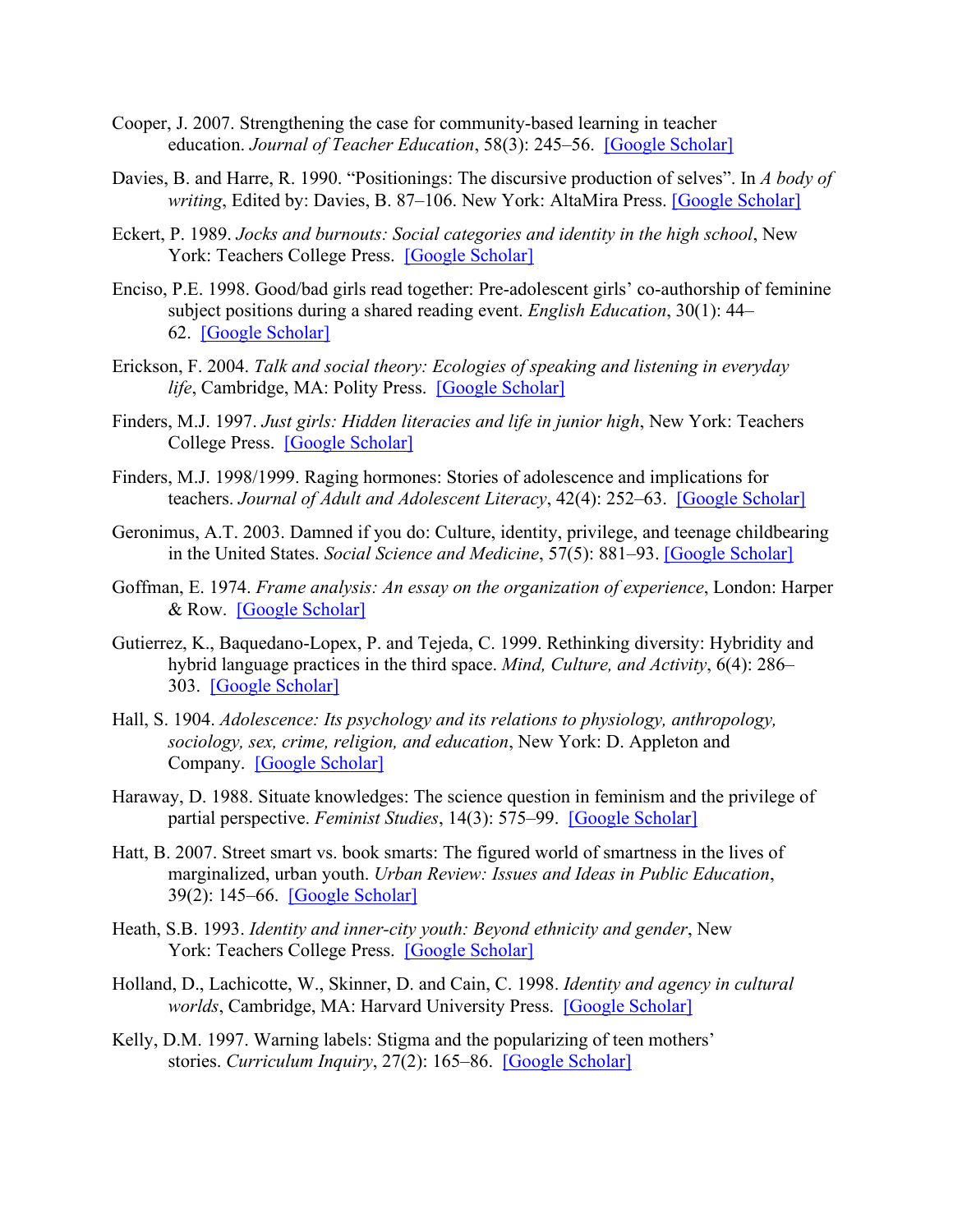- Larson, J. 2003. "Negotiating race in classroom research: Tensions and possibilities". In *Making race visible: Literacy research for cultural understanding*, Edited by: Greene, S. and Abt‐Perkins, D. 89–106. New York: Teachers College Press. [\[Google Scholar\]](http://scholar.google.com/scholar_lookup?hl=en&publication_year=2003&pages=89-106&author=J.+Larson&title=+Making+race+visible%3A+Literacy+research+for+cultural+understanding+)
- Leander, K. 2002. Locating Latanya: The situated production of identity artifacts in classroom interaction. *Research in the Teaching of English*, 37(2): 198–250. [\[Google Scholar\]](http://scholar.google.com/scholar_lookup?hl=en&volume=37&publication_year=2002&pages=198-250&issue=2&author=K.+Leander&title=Locating+Latanya%3A+The+situated+production+of+identity+artifacts+in+classroom+interaction)
- Lesko, N. 1996. Past, present, and future conceptions of adolescence. *Educational Theory*, 46(4): 453–72. [\[Google Scholar\]](http://scholar.google.com/scholar_lookup?hl=en&volume=46&publication_year=1996&pages=453-72&issue=4&author=N.+Lesko&title=Past%2C+present%2C+and+future+conceptions+of+adolescence)
- Lesko, N. 2001. *Act your age! A cultural construction of adolescence*, New York: Routledge Falmer. [\[Google Scholar\]](http://scholar.google.com/scholar_lookup?hl=en&publication_year=2001&author=N.+Lesko&title=+Act+your+age%21+A+cultural+construction+of+adolescence+)
- Lucey, H., Melody, J. and Walkerdine, V. 2003. Uneasy hybrids: Psychosocial aspects of becoming educationally successful for working‐class women. *Gender and Education*, 15(3): 285–99. [\[Google Scholar\]](http://scholar.google.com/scholar_lookup?hl=en&volume=15&publication_year=2003&pages=285-99&issue=3&author=H.+Lucey&author=J.+Melody&author=V.+Walkerdine&title=Uneasy+hybrids%3A+Psychosocial+aspects+of+becoming+educationally+successful+for+working%E2%80%90class+women)
- Lutrell, W. 2003. *Pregnant bodies, fertile mind: Gender, race, and the schooling of pregnant teens*, New York: Routledge. [\[Google Scholar\]](http://scholar.google.com/scholar_lookup?hl=en&publication_year=2003&author=W.+Lutrell&title=+Pregnant+bodies%2C+fertile+mind%3A+Gender%2C+race%2C+and+the+schooling+of+pregnant+teens+)
- Oakes, J. 1985. *Keeping track: How schools structure inequality*, New Haven, CT: Yale University Press. [\[Google Scholar\]](http://scholar.google.com/scholar_lookup?hl=en&publication_year=1985&author=J.+Oakes&title=+Keeping+track%3A+How+schools+structure+inequality+)
- Ortner, S.B. 1998. Identities: The hidden life of class. *Journal of Anthropological Research*, 54(1): 1–17. [\[Google Scholar\]](http://scholar.google.com/scholar_lookup?hl=en&volume=54&publication_year=1998&pages=1-17&issue=1&author=S.B.+Ortner&title=Identities%3A+The+hidden+life+of+class)
- Patel Stevens, L. 2005. "Renaming adolescence: Subjectivities in complex settings". In *Re/constructing 'the adolescent': Sign, symbol, and body*, Edited by: Vadeboncoeur, J.A. and Patel Stevens, L. 271–82. New York: Peter Lang. [\[Google Scholar\]](http://scholar.google.com/scholar_lookup?hl=en&publication_year=2005&pages=271-82&author=L.+Patel+Stevens&title=+Re%2Fconstructing+%E2%80%98the+adolescent%E2%80%99%3A+Sign%2C+symbol%2C+and+body+)
- Phelps, S. and Weaver, D. 1999. Public and personal voices in adolescents' classroom talk. *Journal of Literacy Research*, 31(3): 321–54. [\[Google Scholar\]](http://scholar.google.com/scholar_lookup?hl=en&volume=31&publication_year=1999&pages=321-54&issue=3&author=S.+Phelps&author=D.+Weaver&title=Public+and+personal+voices+in+adolescents%E2%80%99+classroom+talk)
- Pillow, W. 1997. Exposed methodology: The body as a deconstructive practice. *International Journal of Qualitative Studies in Education*, 10(3): 349–63. [\[Google Scholar\]](http://scholar.google.com/scholar_lookup?hl=en&volume=10&publication_year=1997&pages=349-63&issue=3&author=W.+Pillow&title=Exposed+methodology%3A+The+body+as+a+deconstructive+practice)
- Schultz, K. 2001. Constructing failure, narrating success: Rethinking the 'problem' of teen pregnancy. *Teachers College Record*, 103(4): 582–607. [\[Google Scholar\]](http://scholar.google.com/scholar_lookup?hl=en&volume=103&publication_year=2001&pages=582-607&issue=4&author=K.+Schultz&title=Constructing+failure%2C+narrating+success%3A+Rethinking+the+%E2%80%98problem%E2%80%99+of+teen+pregnancy)
- Sola, M. and Bennet, A.T. 1991. "The struggle for voice: Narrative, literacy, and consciousness in an East Harlem school". In *Rewriting literacy: Culture and the discourse of the other*, Edited by: Mitchell, C. and Weiler, K. 35–56. New York: Bergin & Garvey. [\[Google](http://scholar.google.com/scholar_lookup?hl=en&publication_year=1991&pages=35-56&author=M.+Sola&author=A.T.+Bennet&title=+Rewriting+literacy%3A+Culture+and+the+discourse+of+the+other+)  [Scholar\]](http://scholar.google.com/scholar_lookup?hl=en&publication_year=1991&pages=35-56&author=M.+Sola&author=A.T.+Bennet&title=+Rewriting+literacy%3A+Culture+and+the+discourse+of+the+other+)
- Solsken, J., Willett, J. and Wilson‐Kennan, J.‐A. 2000. Cultivating hybrid texts in multicultural classrooms: Promise and challenge. *Research in the Teaching of English*, 35(2): 179– 212. [\[Google Scholar\]](http://scholar.google.com/scholar_lookup?hl=en&volume=35&publication_year=2000&pages=179-212&issue=2&author=J.+Solsken&author=J.+Willett&author=J.%E2%80%90A.+Wilson%E2%80%90Kennan&title=Cultivating+hybrid+texts+in+multicultural+classrooms%3A+Promise+and+challenge)
- Sternglass, M. 2003. "Successful strategies of Latino students: Bringing their worldviews to their studies". In *Making race visible: Literacy research for cultural understanding*, Edited by: Greene, S. and Abt-Perkins, D. 107–28. New York: Teachers College Press. [Google [Scholar\]](http://scholar.google.com/scholar_lookup?hl=en&publication_year=2003&pages=107-28&author=M.+Sternglass&title=+Making+race+visible%3A+Literacy+research+for+cultural+understanding+)